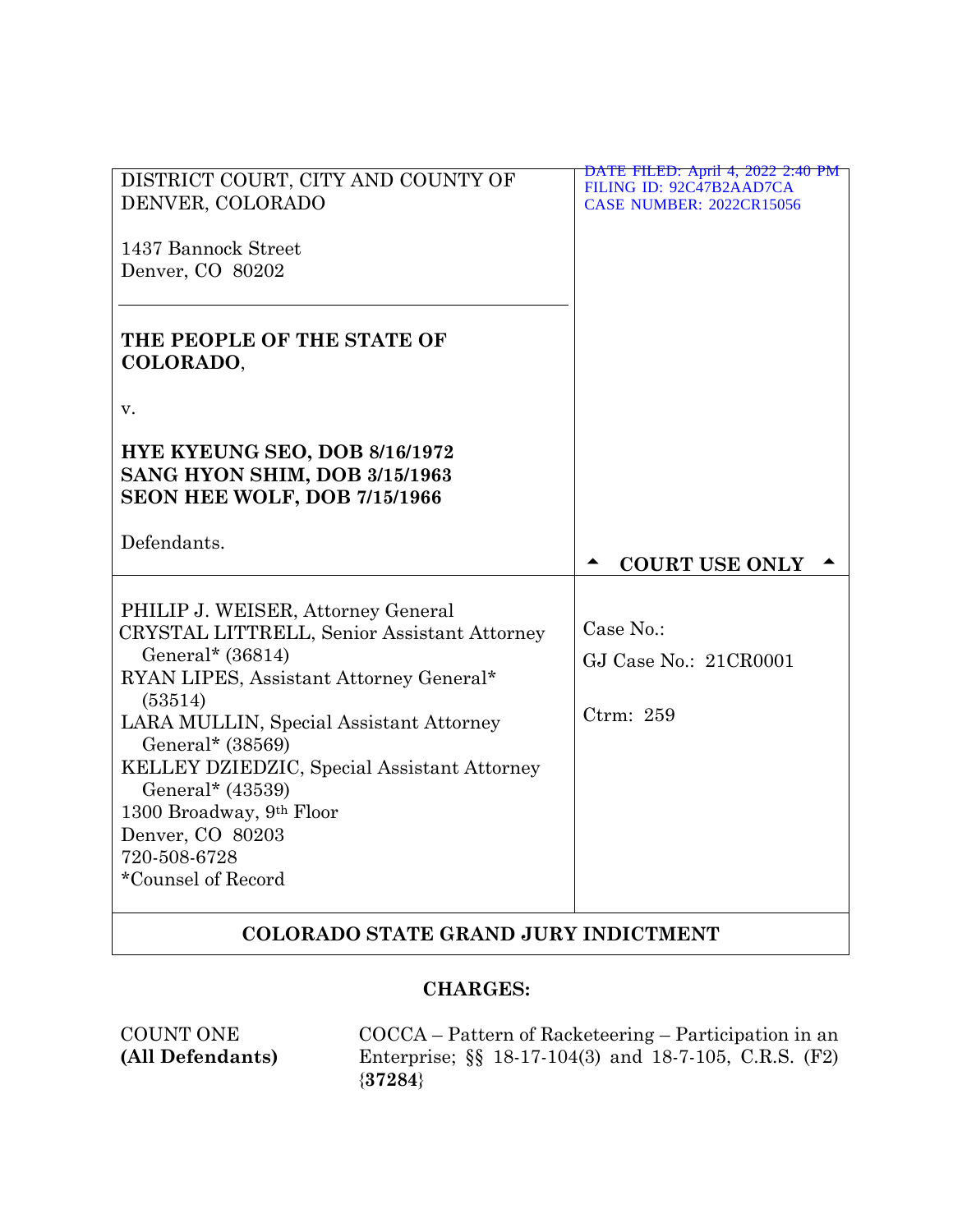| <b>COUNT TWO</b>                        | COCCA – Conspiracy; §§ 18-17-104(4) and 18-17-104(3),                                                                        |
|-----------------------------------------|------------------------------------------------------------------------------------------------------------------------------|
| (All Defendants)                        | C.R.S. $(F2)$ {37285}                                                                                                        |
| <b>COUNT THREE</b><br>(SEO and SHIM)    | Human Trafficking for Sexual Servitude; §<br>$18-3-$<br>$504(1)(a)$ , C.R.S. (F3) (Victim-1) {03084}                         |
| <b>COUNT FOUR</b>                       | Human Trafficking for Sexual Servitude; § 18-3-                                                                              |
| (SEO and SHIM)                          | $504(1)(a)$ , C.R.S. (F3) (Victim-2) {03084}                                                                                 |
| <b>COUNT FIVE</b><br>(All Defendants)   | Conspiracy to Commit Human Trafficking for Sexual<br>Servitude; §§ 18-3-504(1)(a) and 18-2-201, C.R.S. (F4)<br>${03084C}$    |
| <b>COUNT SIX</b><br>(All Defendants)    | Pimping; § 18-7-206, C.R.S. (F3) {19061}                                                                                     |
| <b>COUNT SEVEN</b>                      | Conspiracy to Commit Pimping; §§ 18-7-206 and 18-2-                                                                          |
| (All Defendants)                        | 201, C.R.S. (F4) $\{19061C\}$                                                                                                |
| <b>COUNT EIGHT</b>                      | Money Laundering; $\S$ 18-5-309(1)(a)(II), C.R.S. (F3)                                                                       |
| (All Defendants)                        | (Monarch Casino) $\{12212\}$                                                                                                 |
| <b>COUNT NINE</b>                       | Money Laundering; $\S$ 18-5-309(1)(a)(II), C.R.S. (F3)                                                                       |
| (SEO and SHIM)                          | (September 23, 2021) {12212}                                                                                                 |
| <b>COUNT TEN</b>                        | Money Laundering; $\S$ 18-5-309(1)(a)(II), C.R.S. (F3)                                                                       |
| (SEO and SHIM)                          | (November 4, 2021) $\{12212\}$                                                                                               |
| <b>COUNT ELEVEN</b><br>(All Defendants) | Conspiracy to Commit Money Laundering; §§ 18-5-<br>$309(1)(a)(I), (a)(II), (b)(I)$ and § 18-2-201, C.R.S. (F4)<br>${12212C}$ |
| <b>COUNT TWELVE</b>                     | Keeping a Place of Prostitution; $\S$ 18-7-204(1)(a), C.R.S.                                                                 |
| (All Defendants)                        | $(M2)$ {19041} (Jewel Spa)                                                                                                   |
| <b>COUNT THIRTEEN</b>                   | Pandering; § 18-7-203(1)(b), C.R.S. (M3) {19032} (Jewel)                                                                     |
| (All Defendants)                        | Spa)                                                                                                                         |
| <b>COUNT FOURTEEN</b>                   | Keeping a Place of Prostitution; $\S$ 18-7-204(1)(a), C.R.S.                                                                 |
| (All Defendants)                        | $(M2)$ {19041} (Pine Therapy)                                                                                                |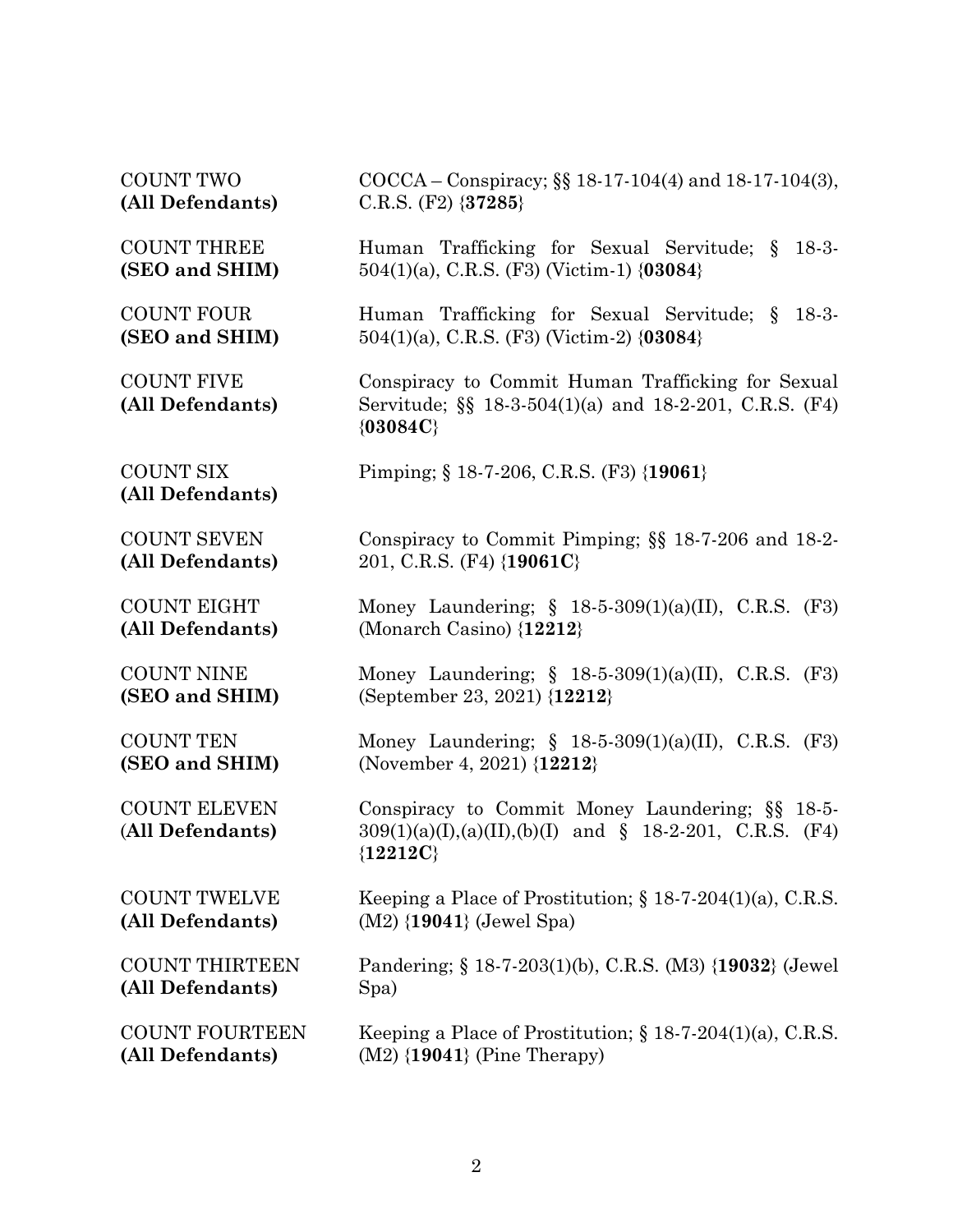| <b>COUNT FIFTEEN</b>                      | Pandering; § 18-7-203(1)(b), C.R.S. (M3) {19032} (Pine       |
|-------------------------------------------|--------------------------------------------------------------|
| (All Defendants)                          | Therapy)                                                     |
| <b>COUNT SIXTEEN</b>                      | Keeping a Place of Prostitution; $\S$ 18-7-204(1)(a), C.R.S. |
| (All Defendants)                          | $(M2)$ {19041} (ABC Spa)                                     |
| <b>COUNT SEVENTEEN</b>                    | Pandering; § 18-7-203(1)(b), C.R.S. (M3) {19032} (ABC        |
| (All Defendants)                          | Spa)                                                         |
| <b>COUNT EIGHTEEN</b>                     | Keeping a Place of Prostitution; $\S$ 18-7-204(1)(a), C.R.S. |
| (All Defendants)                          | $(M2)$ {19041} (A Spa)                                       |
| <b>COUNT NINETEEN</b><br>(All Defendants) | Pandering; § 18-7-203(1)(b), C.R.S. (M3) {19032} (A Spa)     |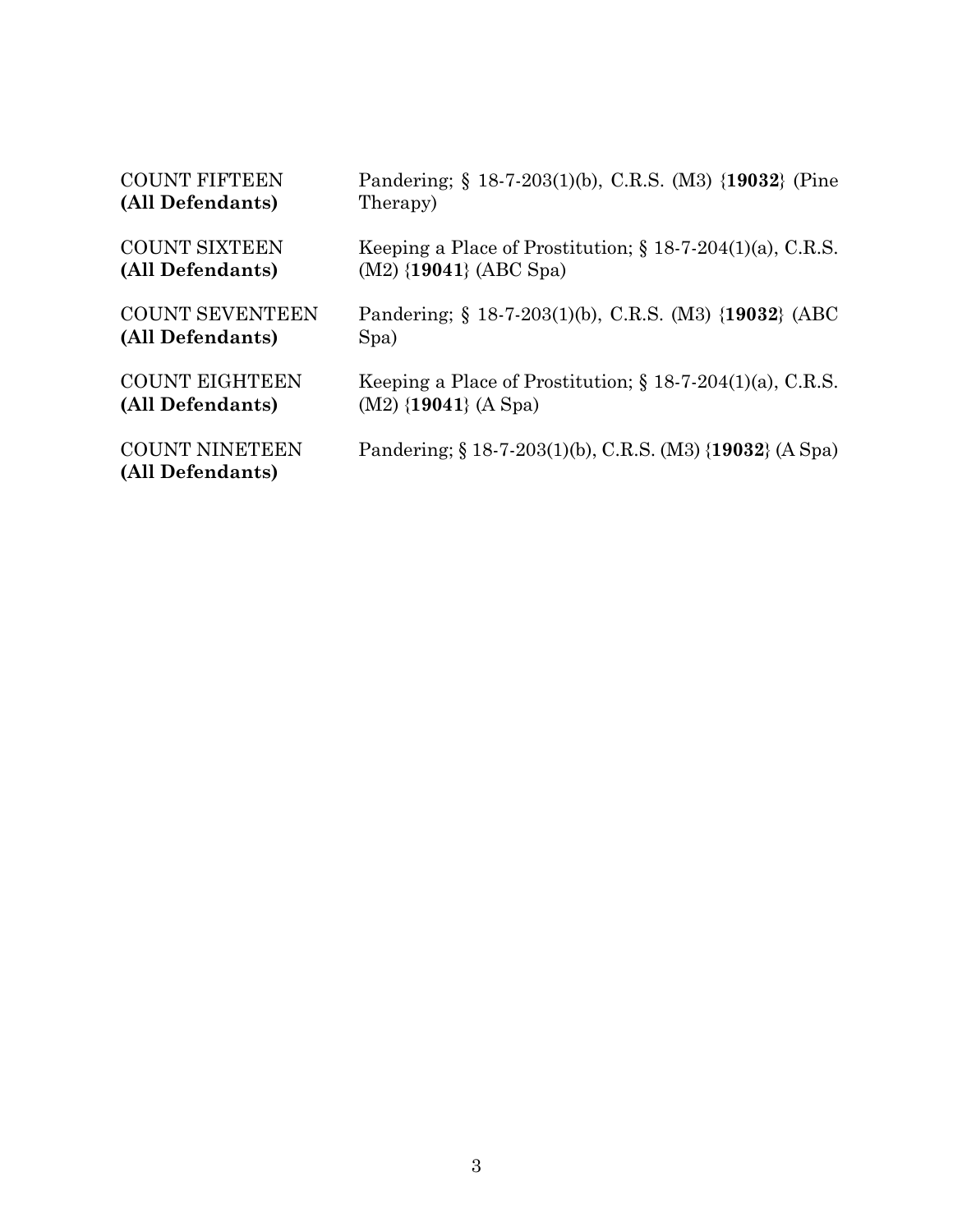| DISTRICT COURT, CITY AND COUNTY OF<br>DENVER, COLORADO                                                                                                                                                                                                                                                                                                                              |                                                 |
|-------------------------------------------------------------------------------------------------------------------------------------------------------------------------------------------------------------------------------------------------------------------------------------------------------------------------------------------------------------------------------------|-------------------------------------------------|
| 1437 Bannock Street                                                                                                                                                                                                                                                                                                                                                                 |                                                 |
| Denver, CO 80202                                                                                                                                                                                                                                                                                                                                                                    |                                                 |
| THE PEOPLE OF THE STATE OF<br>COLORADO,                                                                                                                                                                                                                                                                                                                                             |                                                 |
| v.                                                                                                                                                                                                                                                                                                                                                                                  |                                                 |
| <b>HYE KYEUNG SEO, DOB 8/16/1972</b><br>SANG HYON SHIM, DOB 3/15/1963<br>SEON HEE WOLF, DOB 7/15/1966                                                                                                                                                                                                                                                                               |                                                 |
| Defendants.                                                                                                                                                                                                                                                                                                                                                                         | <b>COURT USE ONLY</b>                           |
| PHILIP J. WEISER, Attorney General<br>CRYSTAL LITTRELL, Senior Assistant Attorney<br>General* (36814)<br>RYAN LIPES, Assistant Attorney General*<br>(53514)<br>LARA MULLIN, Special Assistant Attorney<br>General* (38569)<br>KELLEY DZIEDZIC, Special Assistant Attorney<br>General* (43539)<br>1300 Broadway, 9th Floor<br>Denver, CO 80203<br>720-508-6728<br>*Counsel of Record | Case No.:<br>GJ Case No.: 21CR0001<br>Ctrm: 259 |
| COLODADO STATE CDAND. HIDV INDICTMENT                                                                                                                                                                                                                                                                                                                                               |                                                 |

# **COLORADO STATE GRAND JURY INDICTMENT**

Of the 2021-2022 term of the Denver District Court in the year 2022; the 2021- 2022 Colorado State Grand Jurors, chosen, selected and sworn in the name and by the authority of the People of the State of Colorado, upon their oaths, present the following: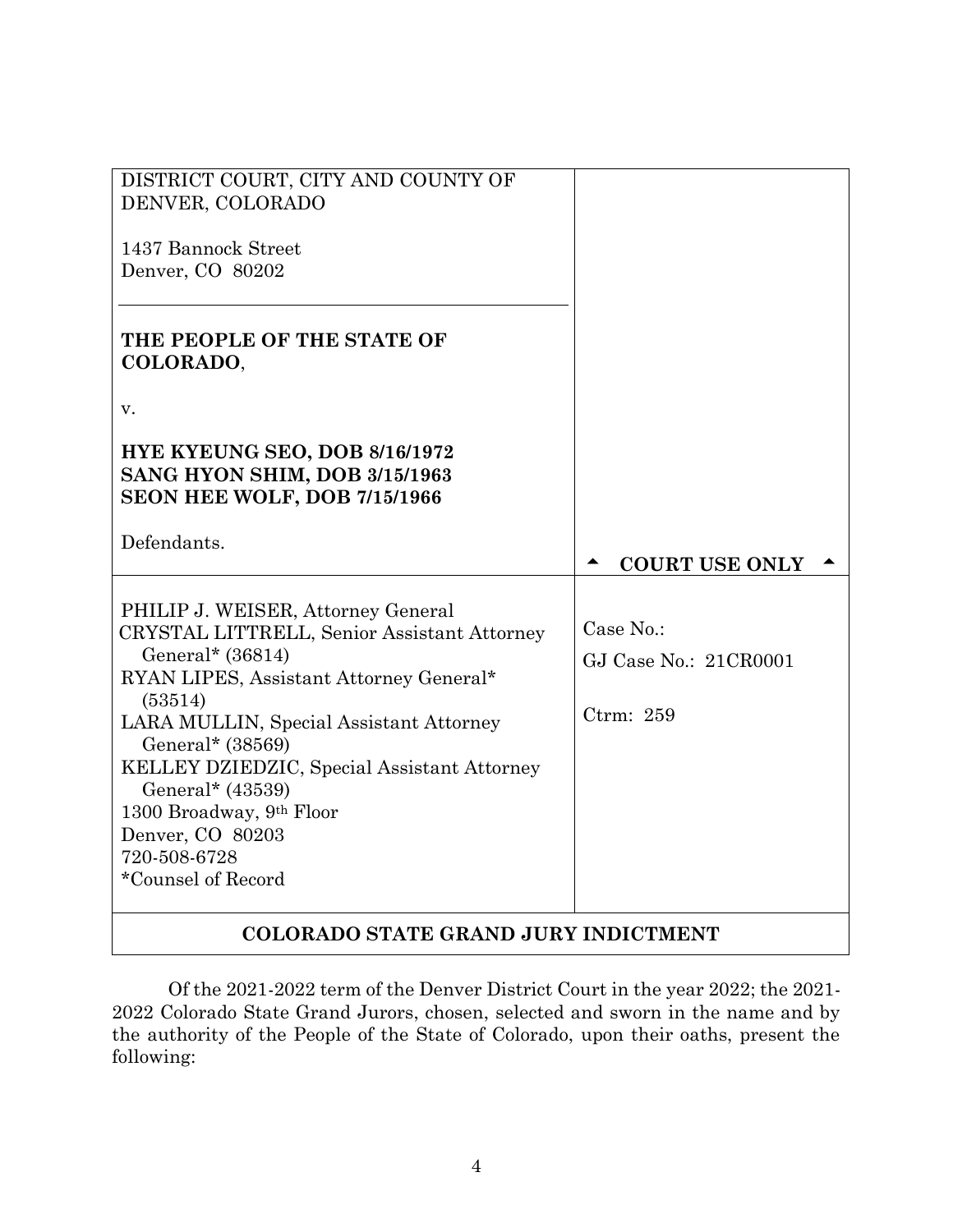# **INDEX OF COUNTS**

| Defendant      | <b>Counts Applicable</b> |
|----------------|--------------------------|
| Hye Kyeung Seo | 1-19                     |
| Sang Hyon Shim | 1.19                     |
| Seon Hee Wolf  | $1-2, 5-8, 11-19$        |

### **ESSENTIAL FACTS**

1. HYE KYEUNG SEO resides in Jefferson County, Colorado. In 2020 and the first quarter of 2021, SEO reported taxable income from Hendershott Enterprises and a home cleaning service.

2. SANG HYON SHIM and SEON HEE WOLF reside together in Jefferson County, Colorado. Colorado Department of Labor and Employment records reflect no reported employment by SHIM or WOLF.

3. At all relevant times herein, SEO, SHIM, and WOLF operated four massage parlor locations serving an almost exclusively male clientele in the Cities of Denver and Lakewood, Colorado: Jewel Spa, Pine Therapy, A Spa, and ABC Spa (collectively "the Spas"):

| Spa     | <b>Address</b>       | <b>Most Recent</b>        | <b>Registered Agent</b> |
|---------|----------------------|---------------------------|-------------------------|
|         |                      | <b>Corporate Entity</b>   |                         |
| Jewel   | 1836/1838 S.         | Jewelry Spa, LLC          | James Yoo               |
| Spa     | Sheridan Blvd,       | (formed December 8,       | (formed company)        |
|         | Denver, CO           | 2021)                     |                         |
|         |                      |                           | James Hendershott       |
|         |                      | Jewel Therapy, Inc.       | (most recent            |
|         |                      | (formed September 20,     | Registered Agent)       |
|         |                      | 2019; delinquent as of    |                         |
|         |                      | <b>January 31, 2022)</b>  |                         |
| Pine    | 8485 W. Colfax Ave.  | Pine Therapy, LLC         | Sang Hyon Shim          |
| Therapy | Lakewood, CO         | (formed February 4, 2021) | (formed company)        |
| ABC     | 727 Simms St, Unit A | Bee Corporations, LLC     | Seon Hee Wolf           |
| Spa     | Lakewood, CO         | (fromed May 19, 2021)     | (formed company)        |
| A Spa   | 6469 W. Colfax Ave,  | A Spa, LLC                | Sang Hyon Shim          |
|         | Lakewood, CO         | (formed February 3, 2021) | (formed company)        |

4. Financial records, payment records, leases, physical surveillance, and information from individuals who worked at the Spas shows that SEO, SHIM, and WOLF owned, operated, and managed the Spas at all relevant times.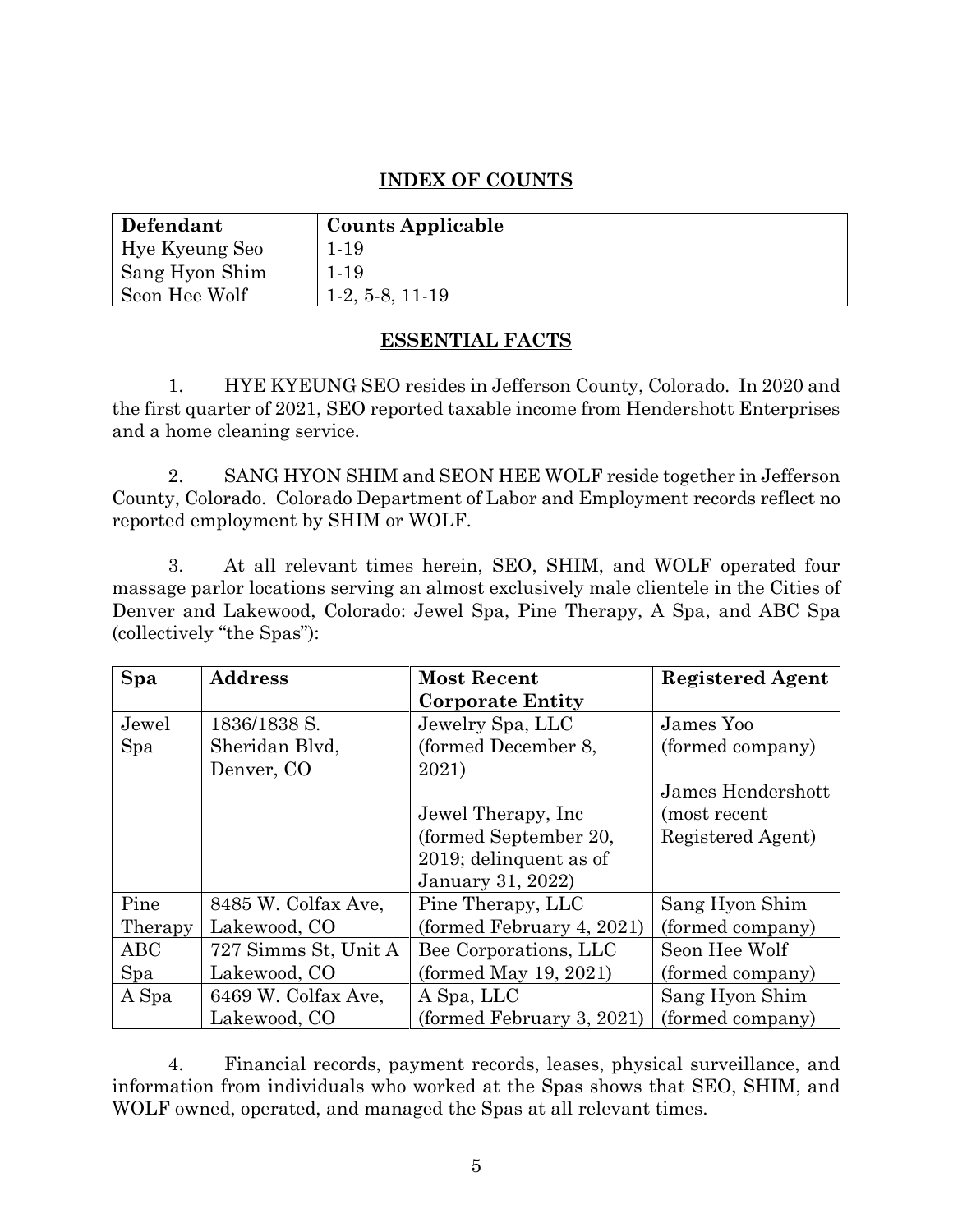5. At all relevant times, each of the Spas offered sexual services, including sexual intercourse, for money.

6. SEO, SHIM, and WOLF also conspired to coerce women into performing sexual services for money at the Spas, including providing sex without a condom.

7. SEO, SHIM, and WOLF frequently moved employees into and out of the Spas. SHIM made frequent trips to drive female employees between the Spas. SHIM also made frequent trips to Denver International Airport to both pick-up and drop-off female employees of the Spas. While working at the Spas, many of the employees appeared to live and sleep at the Spas.

8. SEO, SHIM, and WOLF profited from and lived off the money earned through prostitution and trafficking at the Spas. SEO, SHIM, and WOLF kept hundreds of thousands of dollars in cash at their residences. SEO, SHIM, and WOLF used money earned through prostitution to further promote prostitution at the Spas, including by paying for rent, utilities, advertising, and supplies for the Spas.

9. SEO, SHIM, and WOLF also took steps to conceal the nature, source, ownership, and control of the money. SEO, SHIM, and WOLF conspired to make multiple small cash deposits at bank ATMs. In doing so, SEO, SHIM, and WOLF structured deposits to avoid bank customer identification requirements and currency transaction reporting requirements. SEO, SHIM, and WOLF also conspired to use casino games to conceal the nature, source, ownership, and control of the money from the Spas.

# **A. Jewel Spa**

10. Jewel Spa is located at 1836/1838 South Sheridan Boulevard in the City and County of Denver, Colorado. Between September 20, 2019 and January 31, 2022, Jewel Therapy Inc. was registered with the Colorado Secretary of State at the address for Jewel Spa. On December 8, 2021, James Yoo formed Jewelry Spa, LLC, registered at the address for Jewel Spa. Yoo served as the registered agent. On or about January 4, 2022, SEO sent or caused to be sent a check to James Yoo for \$500.

11. WOLF served as an "Emo," or manager, for Jewel Spa.

12. Jewel Spa has a public website featuring multiple images of women wearing revealing clothing or lingerie with their faces blurred. Jewel Spa also advertised on the internet, often using imagery of women dressed provocatively or in lingerie.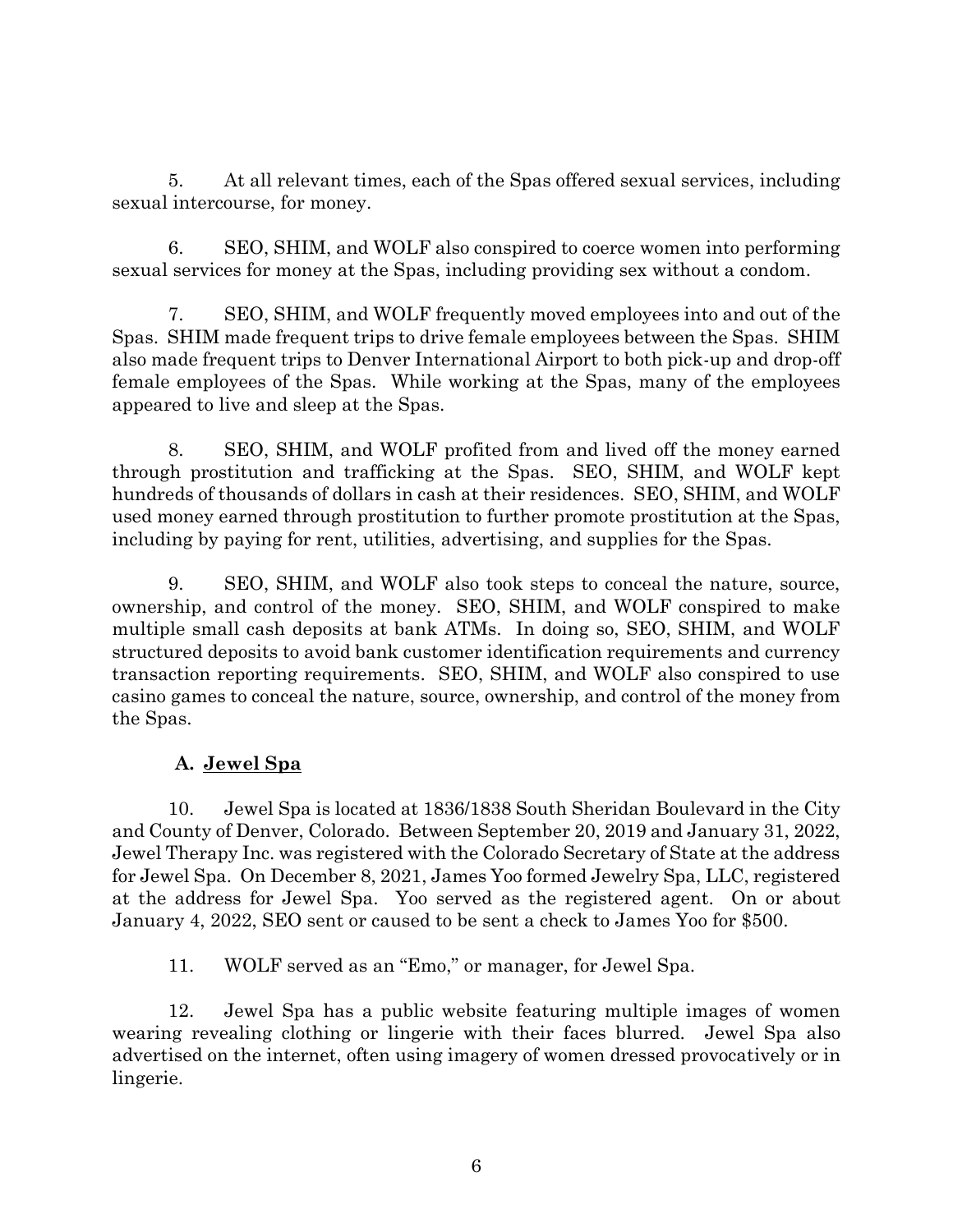13. As of February 10, 2022, Jewel Spa had 32 reviews on a massage review website known to the Grand Jury. For example, one user wrote that he had received full sex with a condom and oral sex with a condom, at a cost of \$60 to the house and \$140 for an extra tip.

14. Jewel Spa had condoms hidden in locations throughout the spa, including in baby wipes containers and a Pringles can, so that the employees could engage in sexual activity with customers.

15. Jewel Spa also had a small bedroom and kitchen, where employees appeared to live and sleep. WOLF, for example, appeared to have slept at the Spa the night before March 2, 2022, with three other female employees.

#### **B. Pine Therapy**

16. Pine Therapy is located at 8485 West Colfax Avenue in Jefferson County, Colorado. As of February 4, 2021, Pine Therapy, LLC, is registered with the Colorado Secretary of State at the address for Pine Therapy. SHIM formed Pine Therapy, LLC and is the registered agent.

17. On June 2, 2021, SHIM opened a bank account for Pine Therapy through Wells Fargo.

18. Pine Therapy advertised on the internet, often using imagery of women dressed provocatively.

19. As of February 10, 2022, Pine Therapy had 120 reviews on a massage review website known to the Grand Jury. For example, one user wrote that he had received full sex with a condom and oral sex with a condom, at a cost of \$60 to the house and \$140 to the provider.

20. Pine Therapy had condoms hidden in locations throughout the Spa, including in the center of an aluminum foil roll, so that employees could engage in sexual activity with customers.

21. Pine Therapy also had a small bedroom where employees appeared to live and sleep.

22. In a search of SHIM and WOLF's house, records relating to Pine Therapy were found, including a lease for Pine Therapy signed by SHIM.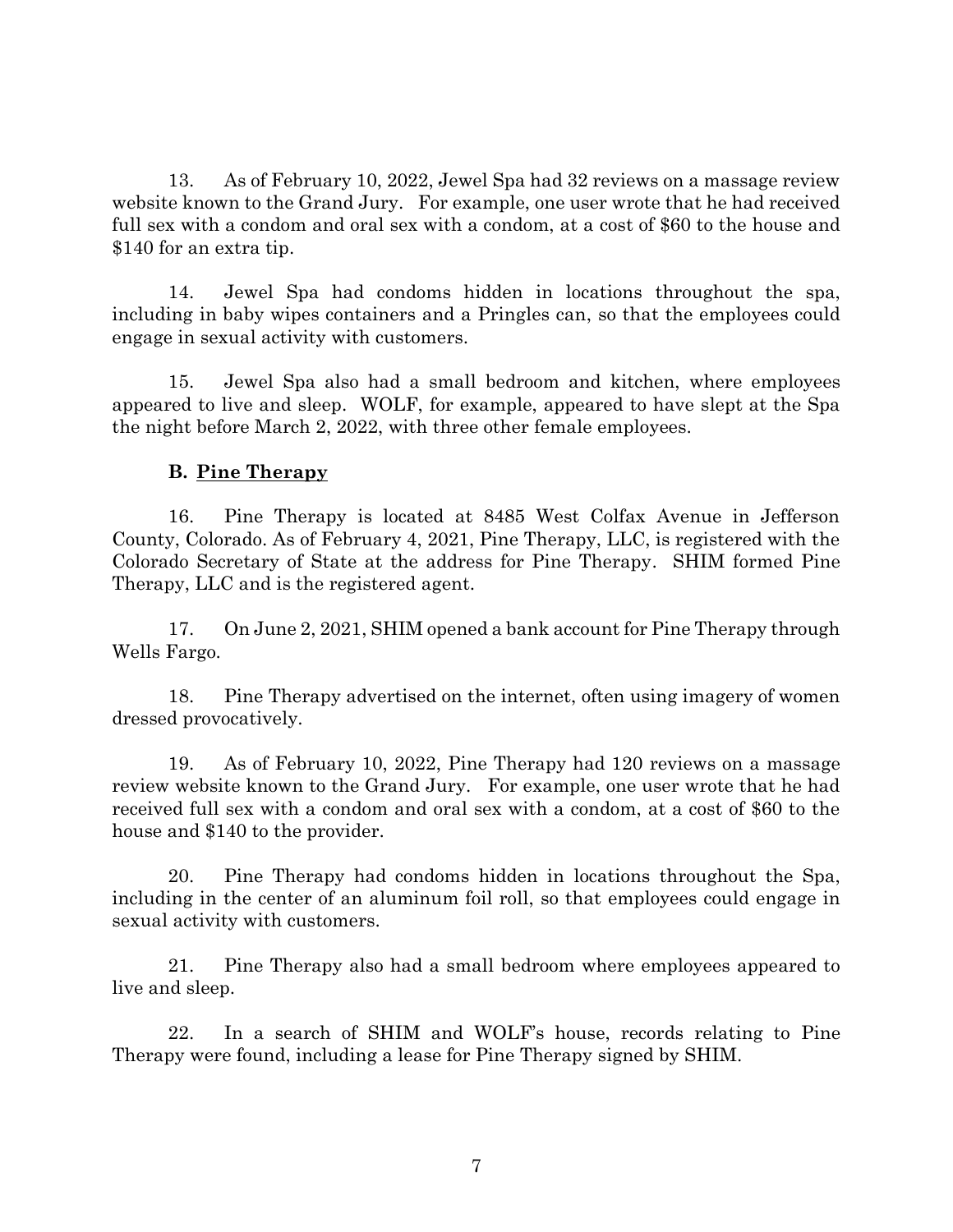#### **C. A Spa**

23. A Spa is located at 6469 West Colfax Avenue in Jefferson County, Colorado. As of February 3, 2021, A Spa, LLC, is registered with the Colorado Secretary of State at the address for A Spa. SHIM formed A Spa, LLC, and is the registered agent.

24. On June 2, 2021, SHIM opened a bank account at Wells Fargo for A Spa.

25. Advertisements for A Spa were posted on the internet, often using imagery of women dressed provocatively.

26. As of February 10, 2022, A Spa had 106 reviews on a massage review website known to the Grand Jury. For example, one user wrote that he had received full sex with a condom and oral sex with a condom, at a cost of \$60 to the house and \$150 tip to the provider.

27. A Spa had condoms hidden in various locations around the spa, including in a chewing gum container, so that the employees could engage in sexual activity with customers.

28. A Spa also had a small bedroom where employees appeared to live and sleep. For example, SEO appeared to have slept at the Spa the night before March 2, 2022, with at least one other female employee.

#### **D. ABC Spa**

29. ABC Spa is located at 727 Simms Street, Unit A in Jefferson County, Colorado. As of May 19, 2021, Bee Corporations, LLC, is registered with the Colorado Secretary of State at the address for ABC Spa. WOLF formed Bee Corporations, LLC, and is the registered agent. As of January 26, 2022, ABC Spa displayed a massage therapy license for WOLF.

30. WOLF opened a bank account for Bee Corporations, LLC, with FirstBank.

31. ABC Spa advertised on the internet, often using imagery of women dressed provocatively.

32. As of February 10, 2022, ABC Spa had 27 reviews on a massage review website known to the Grand Jury. For example, one user wrote that he had received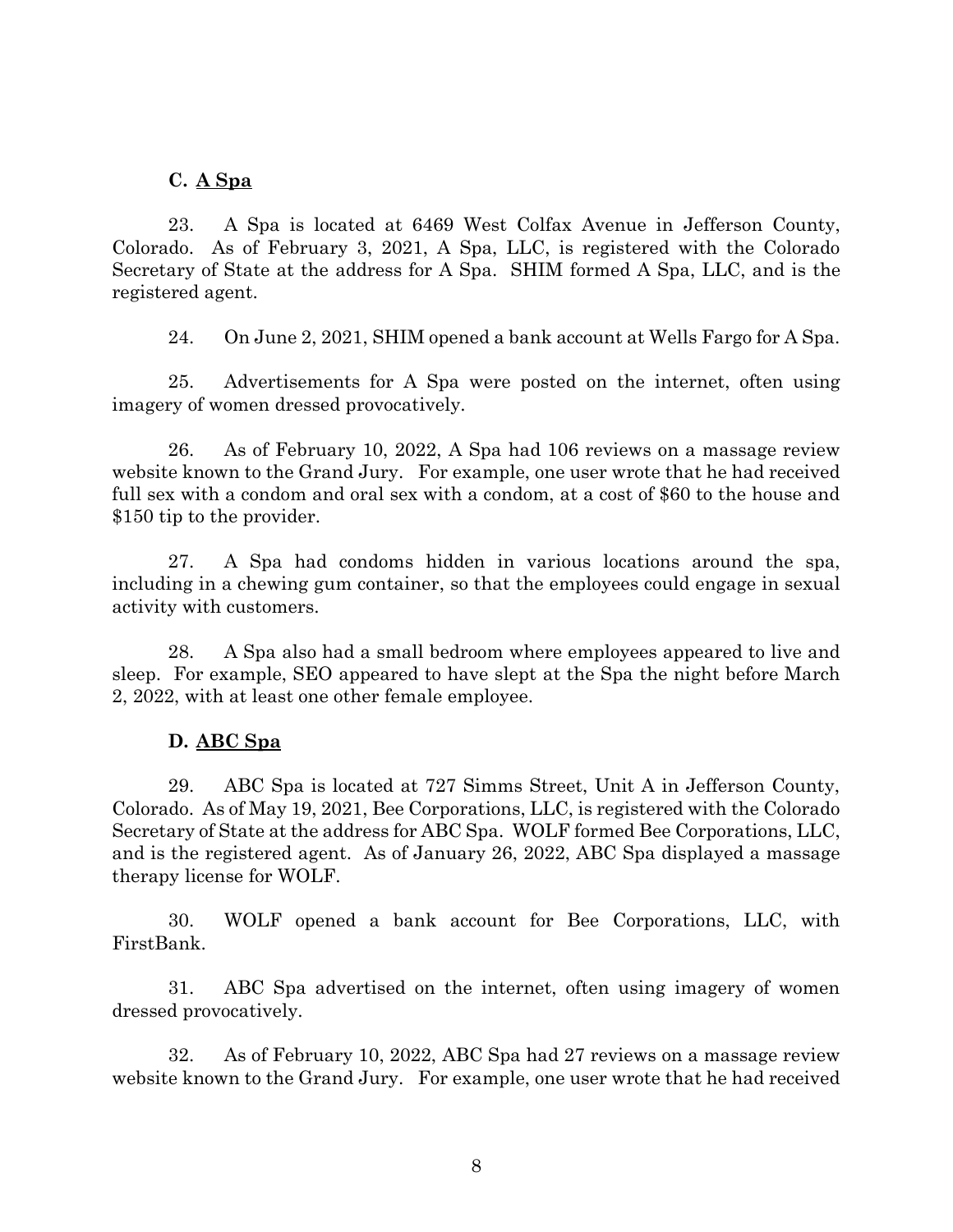full sex with a condom and oral sex with a condom, at a cost of \$60 to the house and \$150 tip to the provider.

33. ABC Spa had condoms hidden in various locations around the spa, including a chewing gum container, so that employees could engage in sexual activity with customers.

34. ABC Spa also had a small bedroom where employees appeared to live and sleep.

35. The essential facts in paragraphs 1-34 above are incorporated into each of the separate counts identified below.

### **COUNT ONE**

# **Violation of the Colorado Organized Crime Control Act – Pattern of Racketeering – Participation in an Enterprise (F2)** §§ 18-17-104(3) and 18-7-105, C.R.S.

On or about and between January 1, 2021 through March 2, 2022, in and triable in the State of Colorado, **HYE KYEUNG SEO, SANG HYON SHIM, and SEON HEE WOLF,** and others both known and unknown to the Grand Jury, while employed by or associated with an enterprise, unlawfully, feloniously, and knowingly conducted or participated, directly or indirectly, in an enterprise through a pattern of racketeering activity; in violation of §§ 18-17-104(3) and 18-7-105, C.R.S.

### **COUNT TWO**

# **Violation of the Colorado Organized Crime Control Act – Conspiracy (F2)** §§ 18-17-104(4) and 18-17-104(3), C.R.S

On or about and between January 1, 2021 through March 2, 2022, in the State of Colorado, **HYE KYEUNG SEO, SANG HYON SHIM, and SEON HEE WOLF,**  and others both known and unknown to the Grand Jury, did unlawfully, knowingly, and feloniously conspire or endeavor to conduct and participate, directly or indirectly, in an enterprise, through a pattern of racketeering activity; in violation of §§ 18-17- 104(4) and 18-17-104(3), C.R.S.

The offenses alleged in Counts One and Two were committed in the following manner: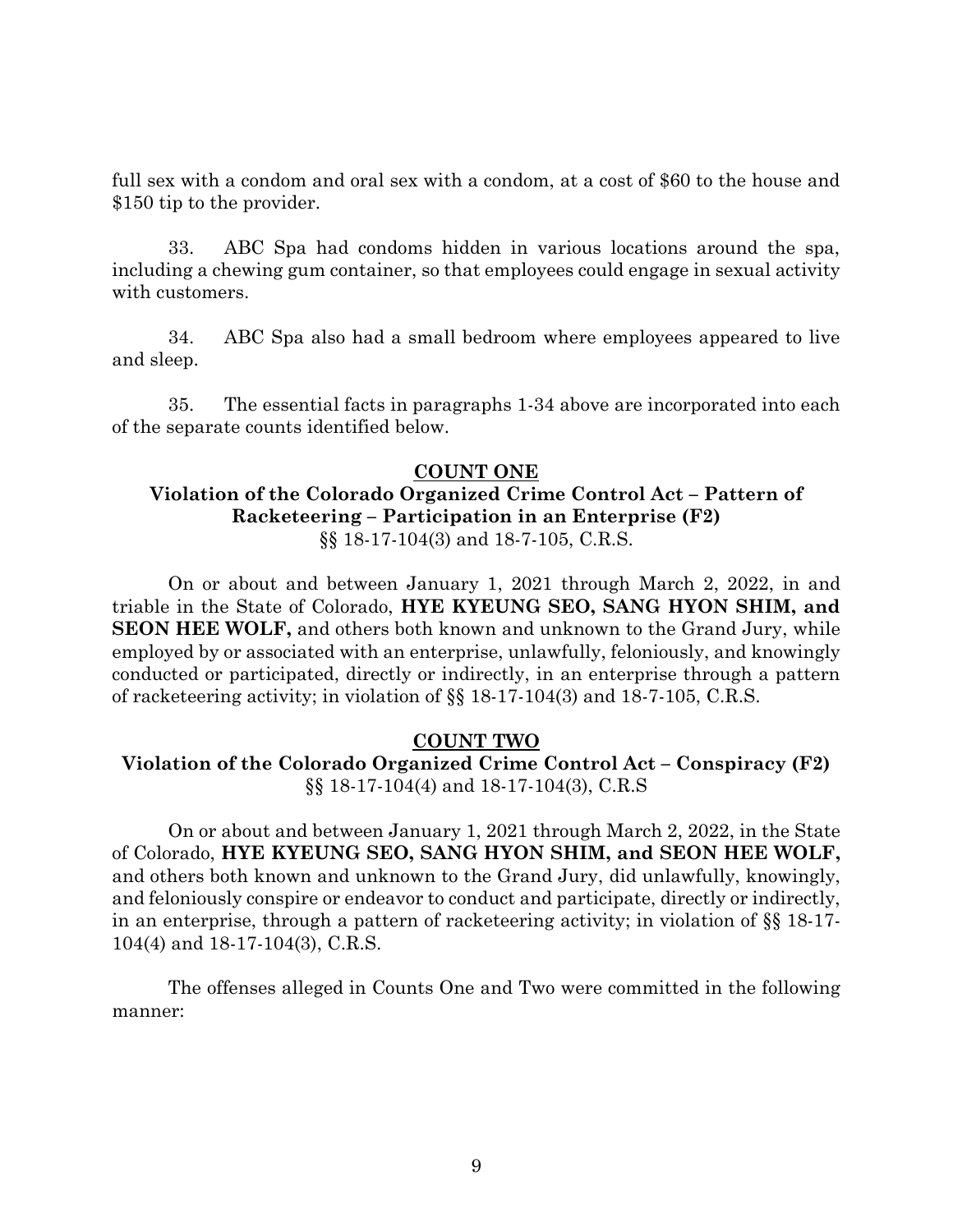## **The Enterprise**

36. The Enterprise alleged in Counts One and Two is primarily a group of individuals, associated in fact, although not a legal entity, as well a number of affiliated legal entities listed below. The enterprise includes, but is not limited to, the following associated in fact individuals and legal entities:

**HYE KYEUNG SEO SANG HYON SHIM SEON HEE WOLF JEWEL SPA JEWELRY SPA, LLC JEWEL THERAPY, INC PINE THERAPY PINE THERAPY, LLC A SPA A SPA, LLC ABC SPA BEE CORPORATIONS, LLC**

and other persons or entities known or unknown to the Grand Jury and the Attorney General.

37. The members of the Enterprise collaborated with one or more of the others as principals or complicitors to use their connections through massage parlor locations, business affiliations, banking affiliations, vehicles owned by members of the Enterprise, and employees of massage parlor locations, to execute a complex human trafficking, pimping, prostitution, and money laundering scheme. The parties used a series of physical massage parlor locations and registered State of Colorado businesses to commit various acts of human trafficking, pimping, pandering, and money laundering.

38. The funds from these illicit activities were used as income by the various members of the Enterprise. Members of the Enterprise used limited liability companies to further support the activity of the enterprise and to conceal the identity of individuals operating within the Enterprise. Throughout the course of this investigation, the Grand Jury has developed evidence to show that the Enterprise and its members profited from these criminal acts.

39. The associations between members of the Enterprise are demonstrated through a variety of records, including but not limited to: business records, banking records, vehicle registrations, and phone records. Physical surveillance and vehicular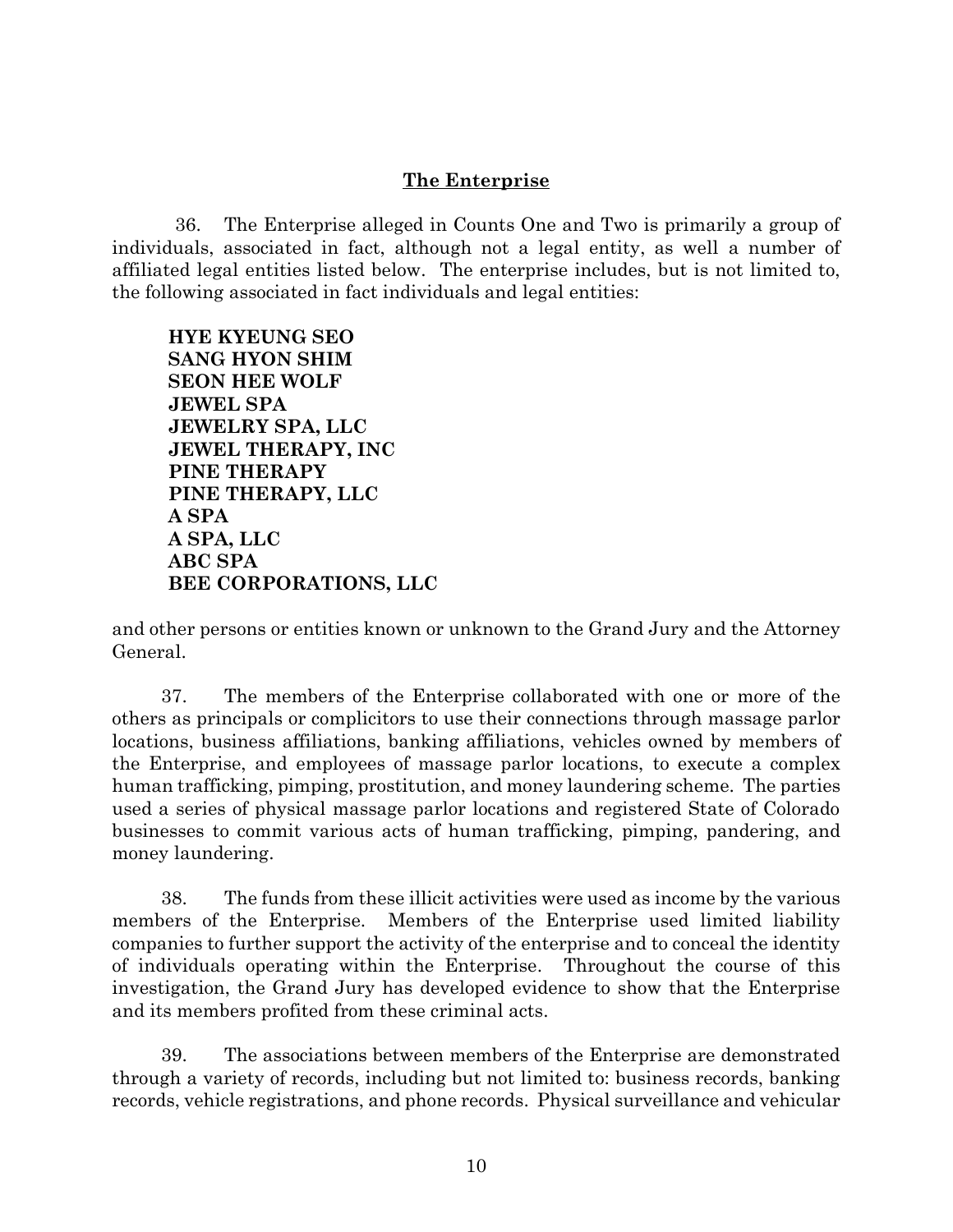tracking data shows that individuals within the Enterprise made regular visits to Jewel Spa, Pine Therapy, A Spa, and ABC Spa, as well as between residences associated with SEO and SHIM/WOLF. SEO maintained frequent phone communication with SHIM and WOLF, as well as with phone numbers associated with each of the Spas.

40. The Enterprise has operated since at least January 1, 2021. Based on the investigation, SEO appeared to have oversight over each of the Spas. SEO shared this oversight with SHIM, who also took responsibility for driving Spa employees to and from the airport, to various banks and businesses, and between Spa locations. WOLF managed Jewel Spa on a day-to-day basis.

41. The alleged behavior occurred in various jurisdictions, including the City and County of Denver, Jefferson County, and Gilpin County.

# **Pattern of Racketeering Activity**

42. **HYE KYEUNG SEO, SANG HYON SHIM, and SEON HEE WOLF,**  and others known and unknown to the Grand Jury, directly and in concert, engaged in, attempted to engage in, conspired to engage in, or solicited another to engage in at least two predicate acts, related to the conduct of the enterprise, with at least one of which took place in the State of Colorado after July 1, 1981 and the last of the acts of racketeering activity occurring within ten years after a prior act of racketeering activity and include:

Human Trafficking for Sexual Servitude, § 18-3-504(1)(a), C.R.S. Conspiracy to Commit Human Trafficking for Sexual Servitude, §§ 18-3- 504(1)(a) and 18-2-201, C.R.S. Pimping, § 18-7-206, C.R.S. Conspiracy to Commit Pimping, §§ 18-7-206 and 18-2-201, C.R.S. Money Laundering, § 18-5-309(1)(a)(II), C.R.S. Conspiracy to Commit Money Laundering,  $\S$   $18-5-309(1)(a)(I), (a)(II), (b)(I)$  and 18-2-201, C.R.S. Pandering, § 18-7-203(1)(b), C.R.S.

# **Racketeering Activity**

43. The acts of racketeering activity that the above-named persons committed, attempted to commit, conspired to commit, or solicited, coerced, or intimidated another person to commit, consist of the following predicate acts, including any lesser included offenses, namely the acts described below in Counts Three through Eleven, Thirteen, Fifteen, Seventeen, and Nineteen.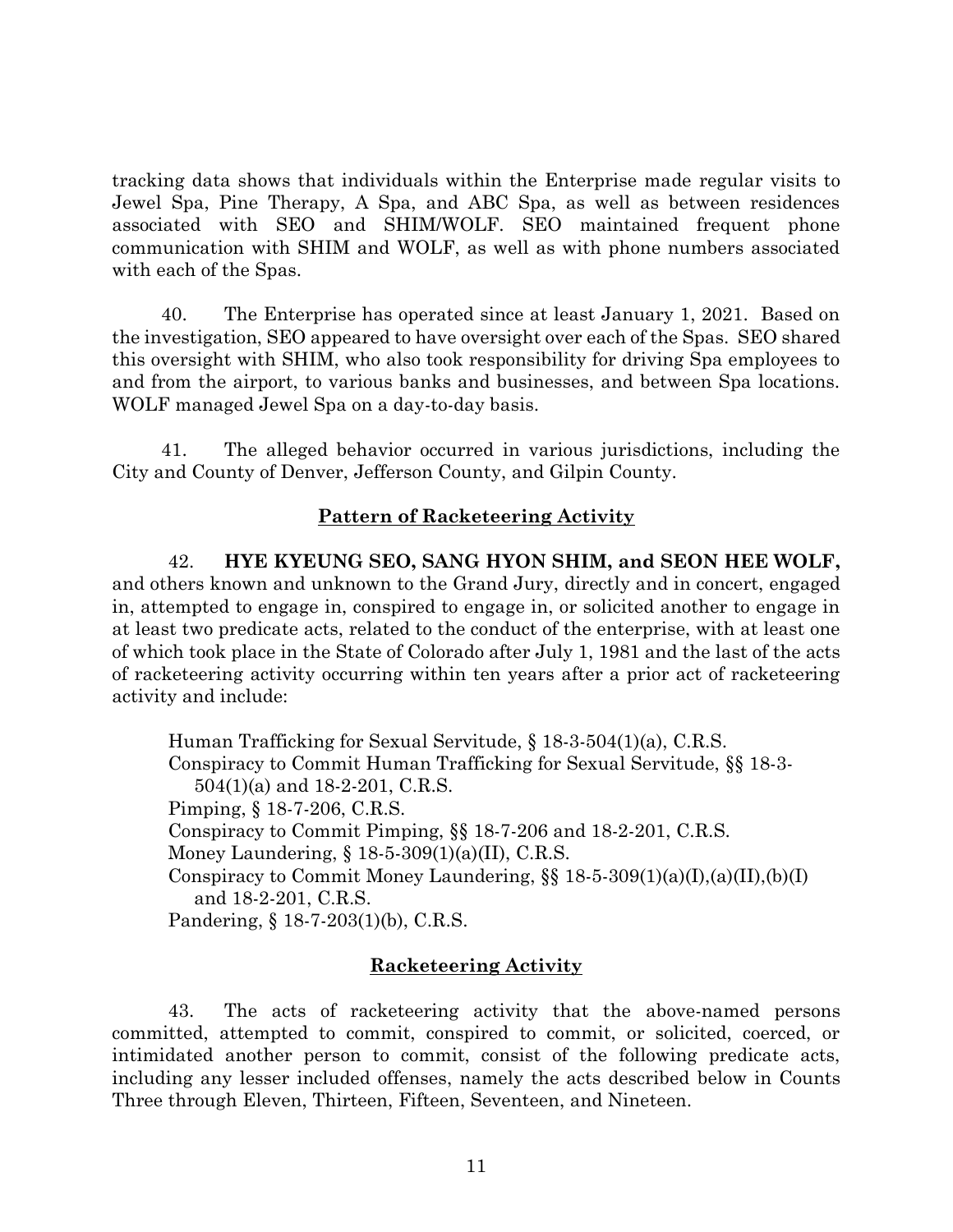#### **COUNT THREE Human Trafficking for Sexual Servitude (F3)**  $$18-3-504(1)(a)$ , C.R.S.

On or about and between November 1, 2021 to December 26, 2021, in the State of Colorado, **HYE KYEUNG SEO and SANG HYON SHIM** unlawfully, knowingly, and feloniously sold, recruited, harbored, transported, transferred, isolated, enticed, provided, received, or obtained by any means another person, namely Victim-1, an individual known to the Grand Jury, for the purpose of coercing her to engage in commercial sexual activity; in violation of  $\S$  18-3-504(1)(a), C.R.S.

### **COUNT FOUR Human Trafficking for Sexual Servitude (F3)**  $§$  18-3-504(1)(a), C.R.S.

On or about and between January 2, 2022 to February 2, 2022, in the State of Colorado, **HYE KYEUNG SEO and SANG HYON SHIM** unlawfully, knowingly, and feloniously sold, recruited, harbored, transported, transferred, isolated, enticed, provided, received, or obtained by any means another person, namely Victim-2, an individual known to the Grand Jury, for the purpose of coercing her to engage in commercial sexual activity; in violation of  $\S$  18-3-504(1)(a), C.R.S.

### **COUNT FIVE**

### **Conspiracy to Commit Human Trafficking for Sexual Servitude (F4)** §§ 18-3-504(1)(a) and 18-2-201, C.R.S.

On or about and between August 1, 2021 and March 2, 2022, in the State of Colorado, **HYE KYEUNG SEO, SANG HYON SHIM, and SEON HEE WOLF**, with the intent to promote or facilitate the commission of the crime of Human Trafficking for Sexual Servitude, unlawfully and feloniously agreed with one another and persons known and unknown to the Grand Jury that one or more of them would engage in conduct which constituted that crime or an attempt to commit that crime, or agreed to aid the other person or persons in the planning or commission or attempted commission of that crime, and an overt act in pursuance of the conspiracy was committed by one or more of the conspirators; in violation of  $\S$  18-3-504(1)(a) and 18-2-201, C.R.S.

Facts that support the offenses set forth in Counts Three through Five above include, but are not limited to, the following:

44. All of the facts supporting all other counts in this Indictment and the Essential Facts are incorporated in Counts Three through Five by this reference.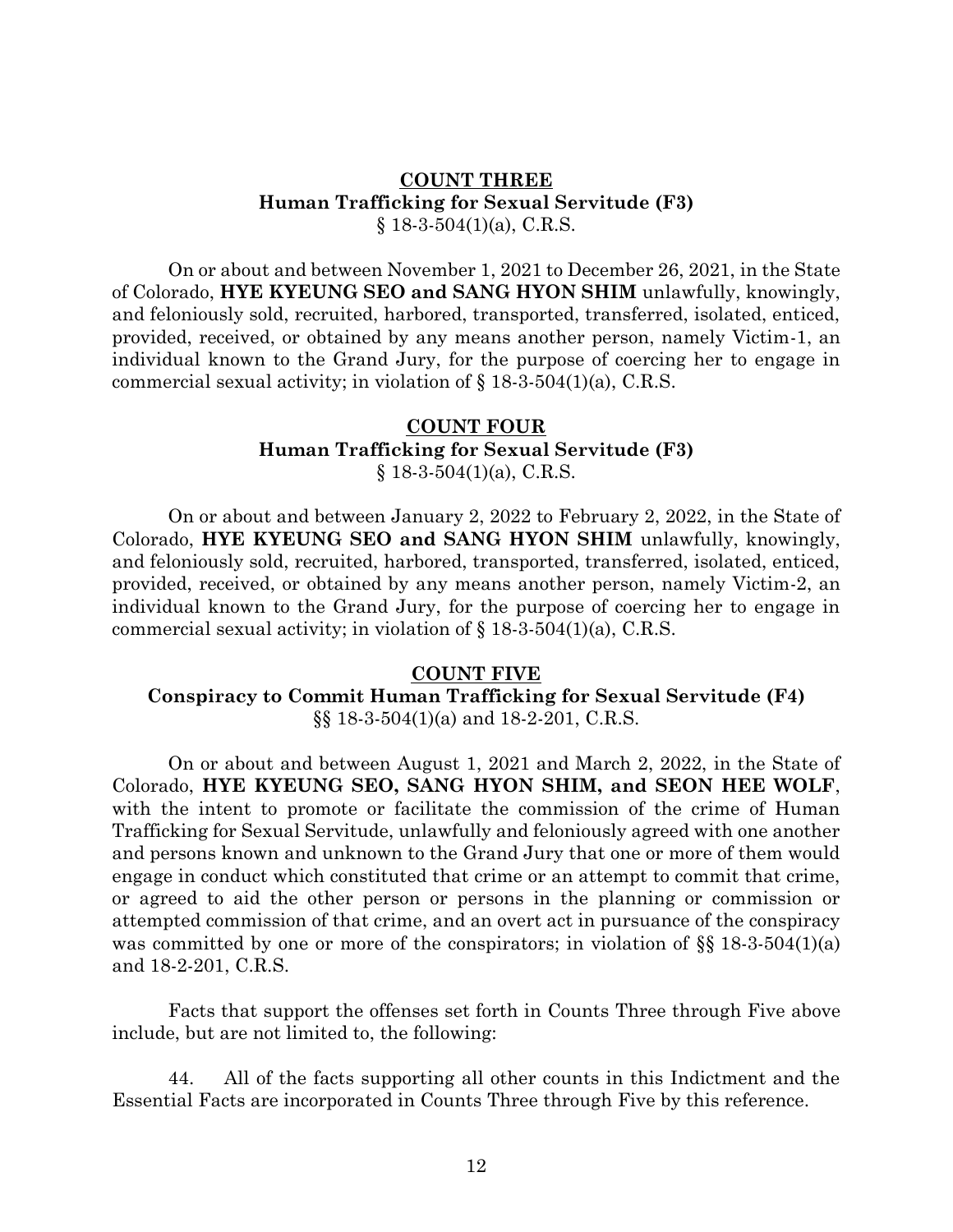45. Between August 1, 2021 and March 2, 2022, SEO, SHIM, and WOLF conspired to coerce women into engaging in sexual activity for money with customers at the Spas, to the financial benefit of SEO, SHIM, and WOLF.

46. SEO coerced women into providing sexual intercourse without a condom if a customer requested it.

47. Victim-1 came to Colorado to work as a manager at A Spa in November 2021. On arrival in Colorado, SHIM drove her from Denver International Airport to A Spa. Although Victim-1 was hired as a manager for A Spa, SEO told her that she must provide sex to customers if there were not enough workers, and that she must have sex without a condom if a customer requested. Victim-1 did not want to provide sex for money to customers. When Victim-1 refused, SEO became angry, yelled, and would throw things, causing Victim-1 to fear serious harm. Victim-1 also witnessed SEO break other employees' phones when they refused to follow SEO's instructions.

48. Victim-1 described how customers would pay \$60 to the Spa to engage in sexual activity, with a tip around \$140 provided directly to Victim-1 or the other worker having sex with the customer. Victim-1 also had to pay SEO money for living expenses, including food, water, and transportation. Victim-1 left after Christmas 2021.

49. Victim-2 came to Colorado to work at A Spa beginning around January 2, 2022. SHIM transported Victm-2 to the Spas so that she could have sex for money. SEO told Victim-2 to have sex with customers for money. Victim-2 rotated between all four Spas. Victim-2 had sex with approximately ten men per day. The customers would pay the Spas for sex with Victim-2. Victim-2 also had to pay the Spa owner, SEO, plus a commission to the spa managers, including WOLF, for each sexual encounter.

50. SEO told Victim-2 that if a customer did not want to use a condom, Victim-2 should not use a condom. Victim-2 is an undocumented immigrant who fled North Korea. SEO threatened Victim-2 based on her immigration status into performing sexual services for money, including sex without a condom. SEO told Victim-2 that, as an undocumented immigrant, she would be unable to work other than by performing sexual services for money, causing Victim-2 to fear serious harm if she did not provide sexual services for money.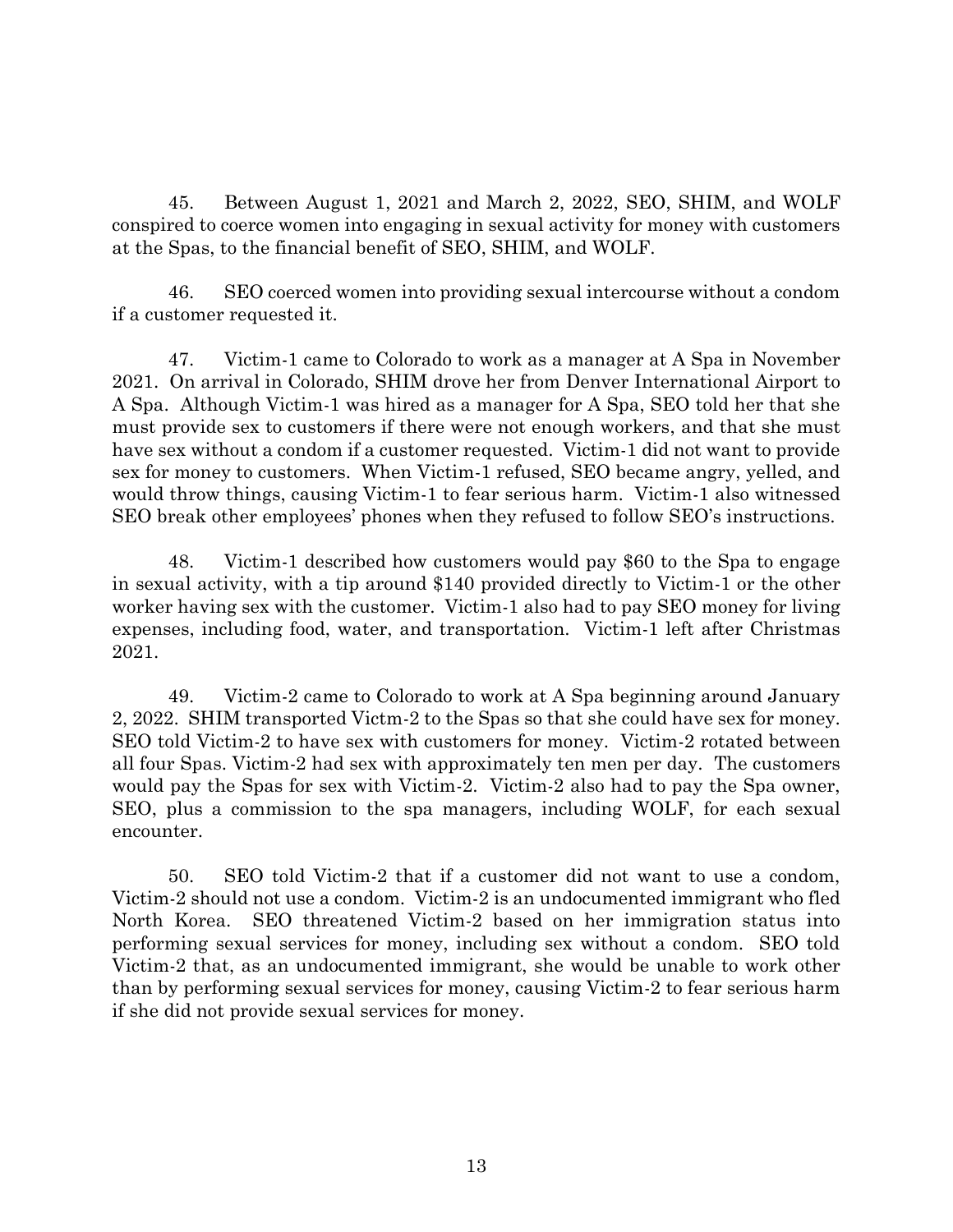# **COUNT SIX Pimping (F3)** § 18-7-206, C.R.S.

On or about and between January 1, 2021 and March 2, 2022, in the State of Colorado, **HYE KYEUNG SEO, SANG HYON SHIM, and SEON HEE WOLF,**  unlawfully, feloniously, and knowingly lived on, were supported, or were maintained in whole or in part by money or other thing of value earned, received, procured or realized by another person through prostitution; in violation of § 18-7-206, C.R.S.

### **COUNT SEVEN Conspiracy to Commit Pimping (F4)** §§ 18-7-206 and 18-2-201, C.R.S.

On or about and between January 1, 2021 and March 2, 2022, in the State of Colorado, **HYE KYEUNG SEO, SANG HYON SHIM, and SEON HEE WOLF**, with the intent to promote or facilitate the commission of the crime of Pimping, unlawfully and feloniously agreed with one another and persons known and unknown to the Grand Jury that one or more of them would engage in conduct which constituted that crime or an attempt to commit that crime, or agreed to aid the other person or persons in the planning or commission or attempted commission of that crime, and an overt act in pursuance of the conspiracy was committed by one or more of the conspirators; in violation of §§ 18-7-206 and 18-2-201, C.R.S.

Facts that support the offenses set forth in Counts Six and Seven above include, but are not limited to, the following:

51. All of the facts supporting all other counts in this Indictment and the Essential Facts are incorporated in Counts Six and Seven by this reference.

52. SEO, SHIM, and WOLF used money, primarily cash, obtained from prostitution occurring at the Spas to live on, support their lifestyles, and maintain their standard of living. Money from the Spas was used to pay for rent, shopping, food, and other daily living expenses.

53. Victim-1 and Victim-2 both described commercial sexual activity occurring at each of the Spas, including the Spas offering sexual intercourse with and without a condom for money.

54. Throughout 2021, surveillance and vehicle tracking repeatedly showed SEO and SHIM visiting each of the Spas.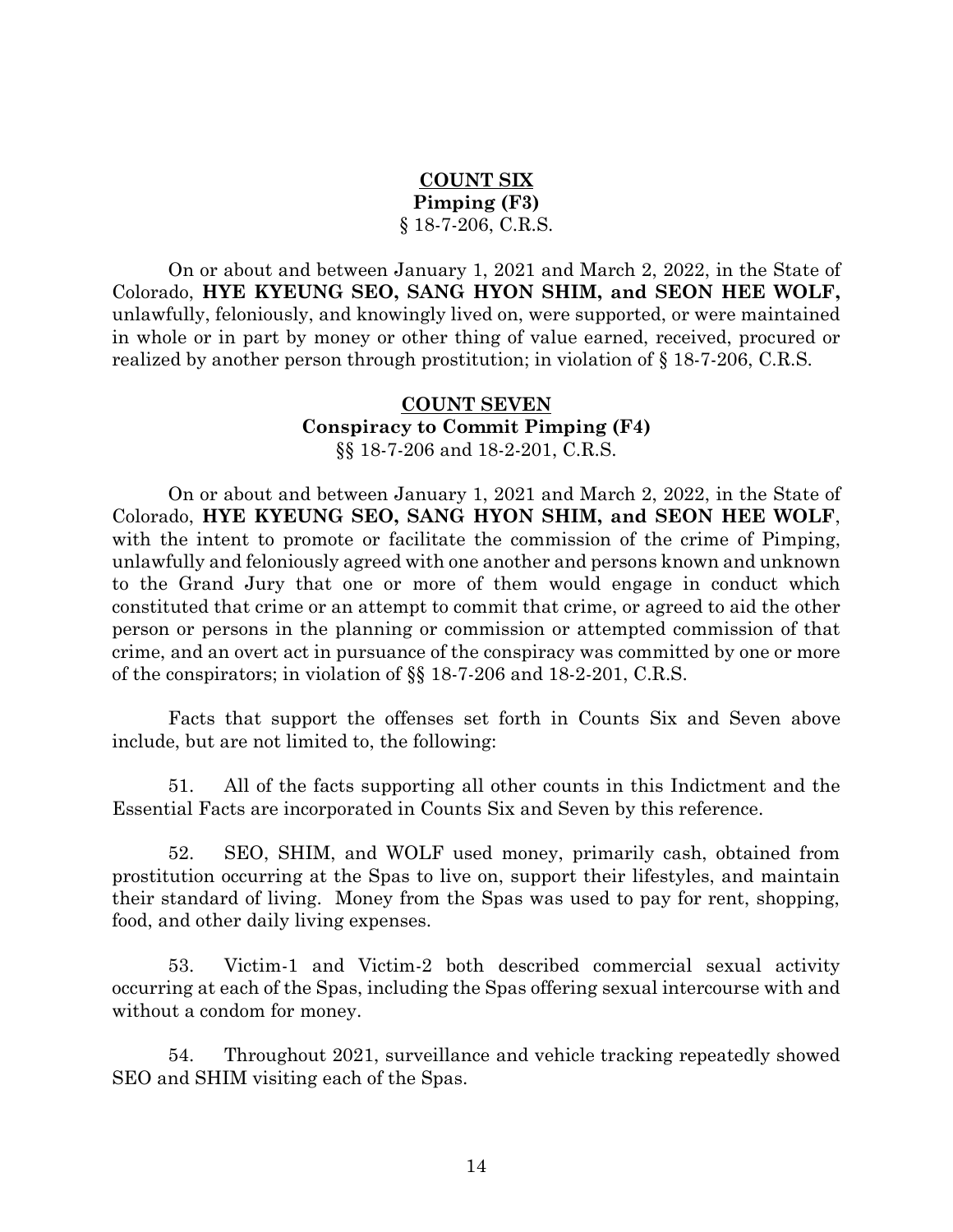55. Throughout 2021, surveillance, vehicle tracking, and bank records showed repeated instances of SHIM driving from one or more of the Spas to a bank to deposit money. SHIM would often deposit money into SEO's bank accounts.

56. Bank records for SEO, SHIM, and WOLF at Bank of America and Wells Fargo show most of the money in their respective bank accounts during this time period came from cash deposits.

57. On March 2, 2022, when search warrants were executed on the Spas and the homes of SEO, SHIM, and WOLF, law enforcement recovered significant amounts of cash:

| Location              | <b>Approximate Amount</b> |
|-----------------------|---------------------------|
| SEO's Residence       | \$215,000                 |
| SHIM/WOLF's Residence | \$183,600                 |
| A Spa                 | \$5,103                   |
| ABC Spa               | \$4,630                   |
| Jewel Spa             | \$1,500                   |

58. There is no identifiable source for the deposits in SEO, SHIM, and WOLF's bank accounts, or for the cash found in their respective residences, other than from sources associated with the Spas.

59. A search of each of the Spas, as further described below, found condoms hidden in various locations throughout each of the Spas. The same type of condoms was found during the search of SEO's residence. In addition, each Spa had ledgers for each day, with rows for appointments labeled 1-12, and with each column labeled with a female name or initial. The ledgers summarized the money earned each day at the bottom. Identical ledgers were found at SHIM and WOLF's residence. SEO also had a money counter and bands labeled "\$1000" and "\$10,000" at her residence.

#### **COUNT EIGHT**

# **Money Laundering – Financial Transaction to Conceal or Disguise Nature or Avoid Reporting (F3)**

 $§ 18-5-309(1)(a)(II), C.R.S$ 

On or about September 16, 2021, in the State of Colorado, **HYE KYEUNG SEO, SANG HYON SHIM, and SEON HEE WOLF** unlawfully and feloniously, conducted or attempted to conduct a financial transaction that involved money laundering or any other thing of value that the defendants knew or believed to be proceeds, in any form, of a criminal offense, with knowledge or a belief that the transaction was designed in whole or in part to conceal or disguise the nature,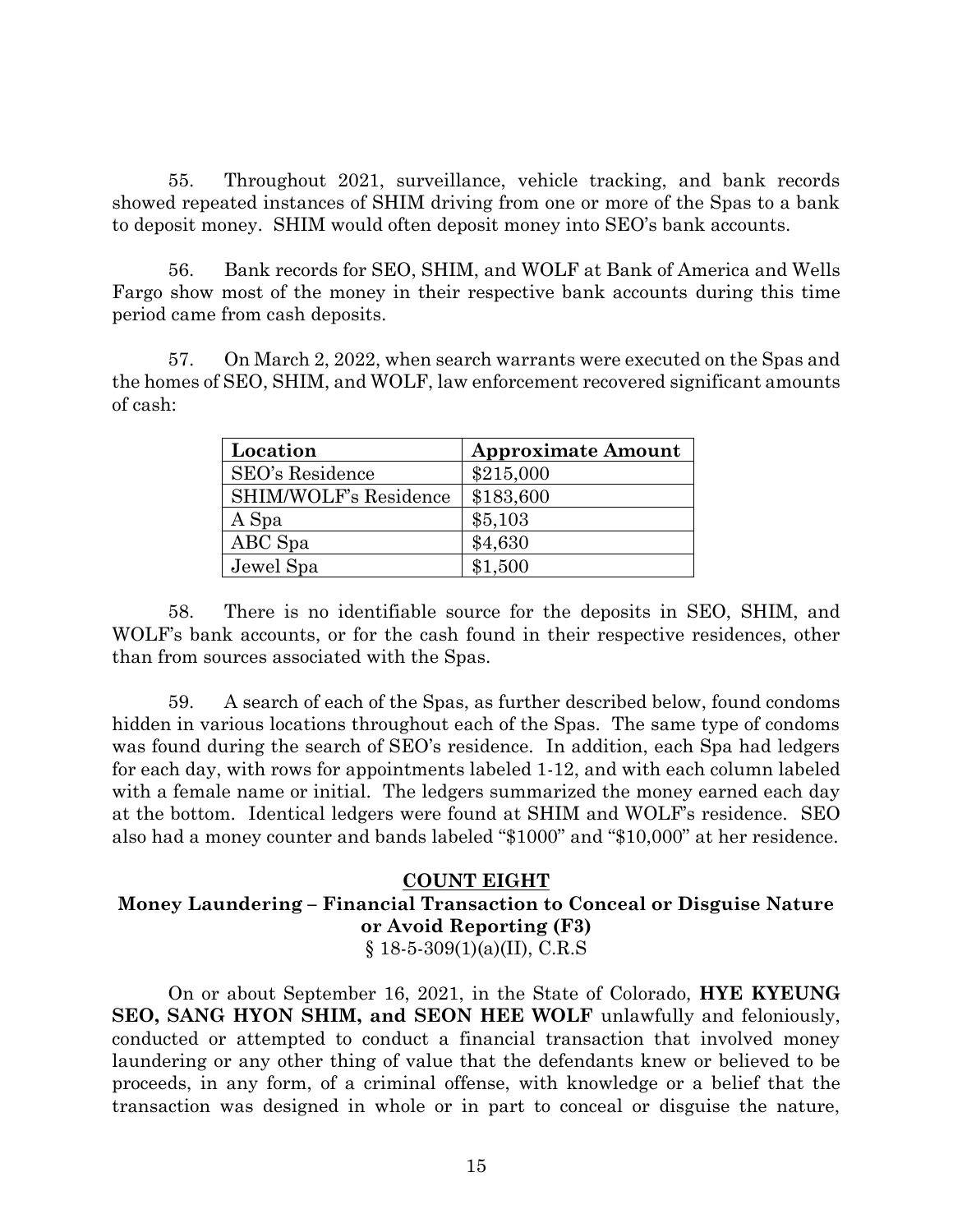location, source, ownership or control of the proceeds of a criminal offense, or to avoid a transaction reporting requirement under federal law; in violation of § 18-5- 309(1)(a)(II), C.R.S.

#### **COUNT NINE**

# **Money Laundering – Financial Transaction to Conceal or Disguise Nature or Avoid Reporting (F3)**

 $§$  18-5-309(1)(a)(II), C.R.S

On or about September 23, 2021, in the State of Colorado, **HYE KYEUNG SEO and SANG HYON SHIM** unlawfully and feloniously conducted or attempted to conduct a financial transaction that involved money or any other thing of value that the defendants knew or believed to be proceeds, in any form, of a criminal offense, with knowledge or a belief that the transaction was designed in whole or in part to conceal or disguise the nature, location, source, ownership or control of the proceeds of a criminal offense, or to avoid a transaction reporting requirement under federal law; in violation of  $\S$  18-5-309(1)(a)(II), C.R.S.

#### **COUNT TEN**

#### **Money Laundering – Financial Transaction to Conceal or Disguise Nature or Avoid Reporting (F3)**  $§ 18-5-309(1)(a)(II), C.R.S$

On or about November 4, 2021, in the State of Colorado, **HYE KYEUNG SEO and SANG HYON SHIM** unlawfully and feloniously conducted or attempted to conduct a financial transaction that involved money or any other thing of value that the defendants knew or believed to be proceeds, in any form, of a criminal offense, with knowledge or a belief that the transaction was designed in whole or in part to conceal or disguise the nature, location, source, ownership or control of the proceeds of a criminal offense, or to avoid a transaction reporting requirement under federal law; in violation of  $\S$  18-5-309(1)(a)(II), C.R.S.

## **COUNT ELEVEN Conspiracy to Commit Money Laundering (F4)**  $\S$ § 18-5-309(1)(a)(I),(a)(II),(b)(I) and 18-2-201, C.R.S

On or about and between January 1, 2021 and March 2, 2022, in the State of Colorado, **HYE KYEUNG SEO, SANG HYON SHIM, and SEON HEE WOLF,** with the intent to promote or facilitate the commission of the crime of Money Laundering, unlawfully and feloniously agreed with one another and persons known and unknown to the Grand Jury that one or more of them would engage in conduct which constituted that crime or an attempt to commit that crime, or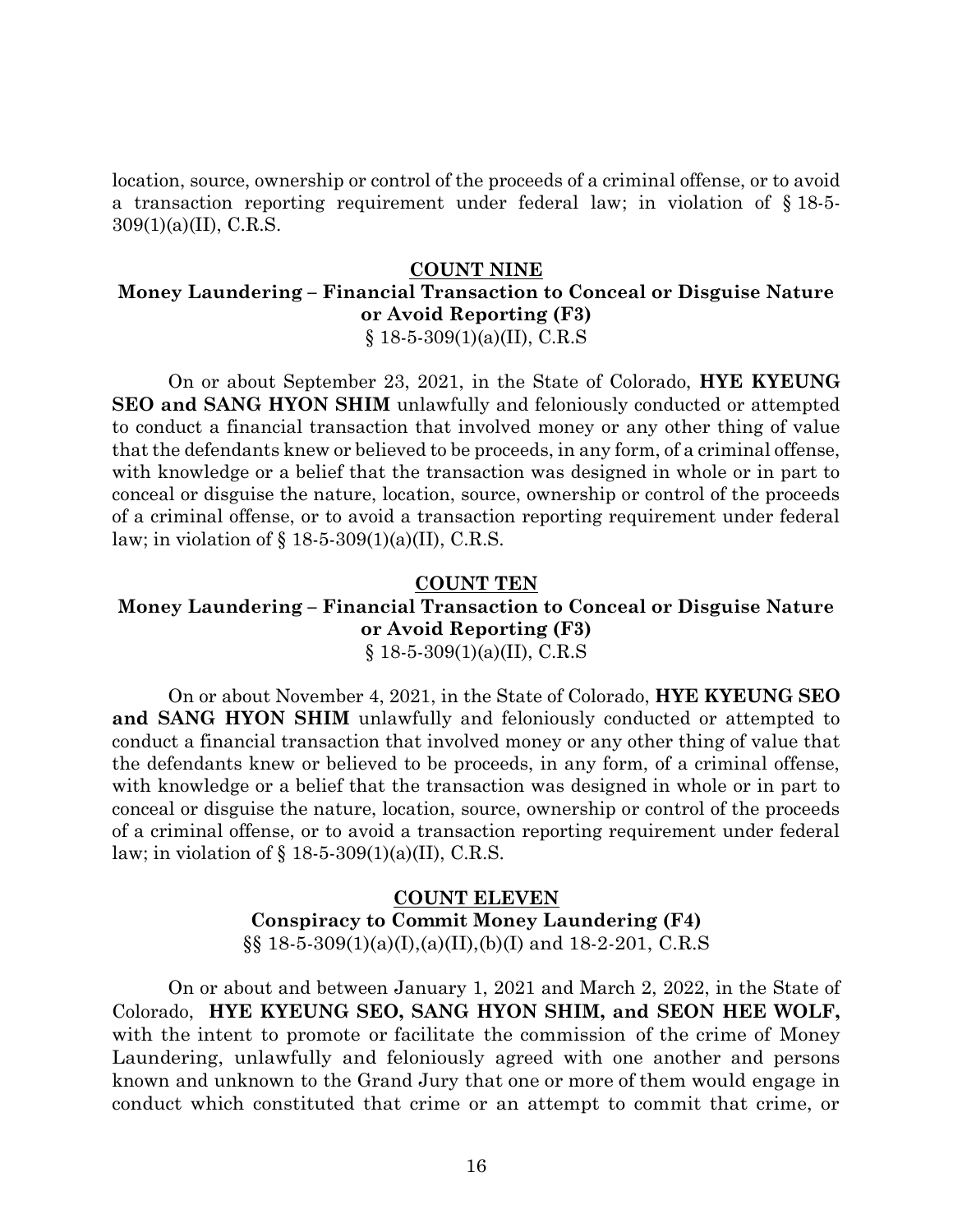agreed to aid the other person or persons in the planning or commission or attempted commission of that crime, and an overt act in pursuance of the conspiracy was committed by one or more of the conspirators; in violation of §§ 18-  $5-309(1)(a)(I), (a)(II), (b)(I)$  and  $18-2-201$ , C.R.S.

Facts that support the offenses set forth in Counts Eight through Eleven above include, but are not limited to, the following:

60. All of the facts supporting all other counts in this Indictment and the Essential Facts are incorporated in Counts Eight through Eleven by this reference.

61. SEO, SHIM, and WOLF conspired to launder the money from the Spas to conceal and disguise the nature, source, ownership, and control of the money, including that the money came from illegal prostitution and human trafficking occurring at the Spas. SEO, SHIM, and WOLF used some of the illegal proceeds as their own income. SEO, SHIM, and WOLF also used the illegal proceeds to further promote the prostitution and human trafficking occurring at the Spas.

62. SEO, SHIM, and WOLF used multiple methods to conceal and disguise the nature, source, ownership, and control of the money, including laundering money through casinos, the use of money orders, making repeated small cash deposits through ATM deposits, and evading federal transaction reporting requirements.

63. Between January 1, 2021 and March 2, 2022, SHIM and SEO made or caused to be made multiple small cash deposits into various bank accounts, including at Bank of America and Wells Fargo. SEO, SHIM, and WOLF further agreed to use small ATM cash deposits to evade customer identification and documentation requirements for transactions equal to or greater than \$3,000 under 31 U.S.C. § 5325 and currency transaction reporting requirements under 31 U.S.C. § 5313.

64. On September 16, 2021, SHIM drove SEO and WOLF to Monarch Casino in Gilpin County. SEO and WOLF entered the casino with over \$17,600 in cash from the Spas. SEO and WOLF repeatedly fed the cash through slot machines, without appearing to play the slots. SEO and WOLF cashed the money out onto a casino voucher, which they in turn partially cashed out at the casino for \$13,000, and the rest in a casino voucher.

65. On or about September 23, 2021, SHIM and SEO made or caused to be made multiple, small cash deposits into SEO's accounts at Bank of America and Wells Fargo using ATMs. SHIM made several of the ATM deposits into SEO's account, using SEO's bank card. The small cash deposits at the ATM avoided bank customer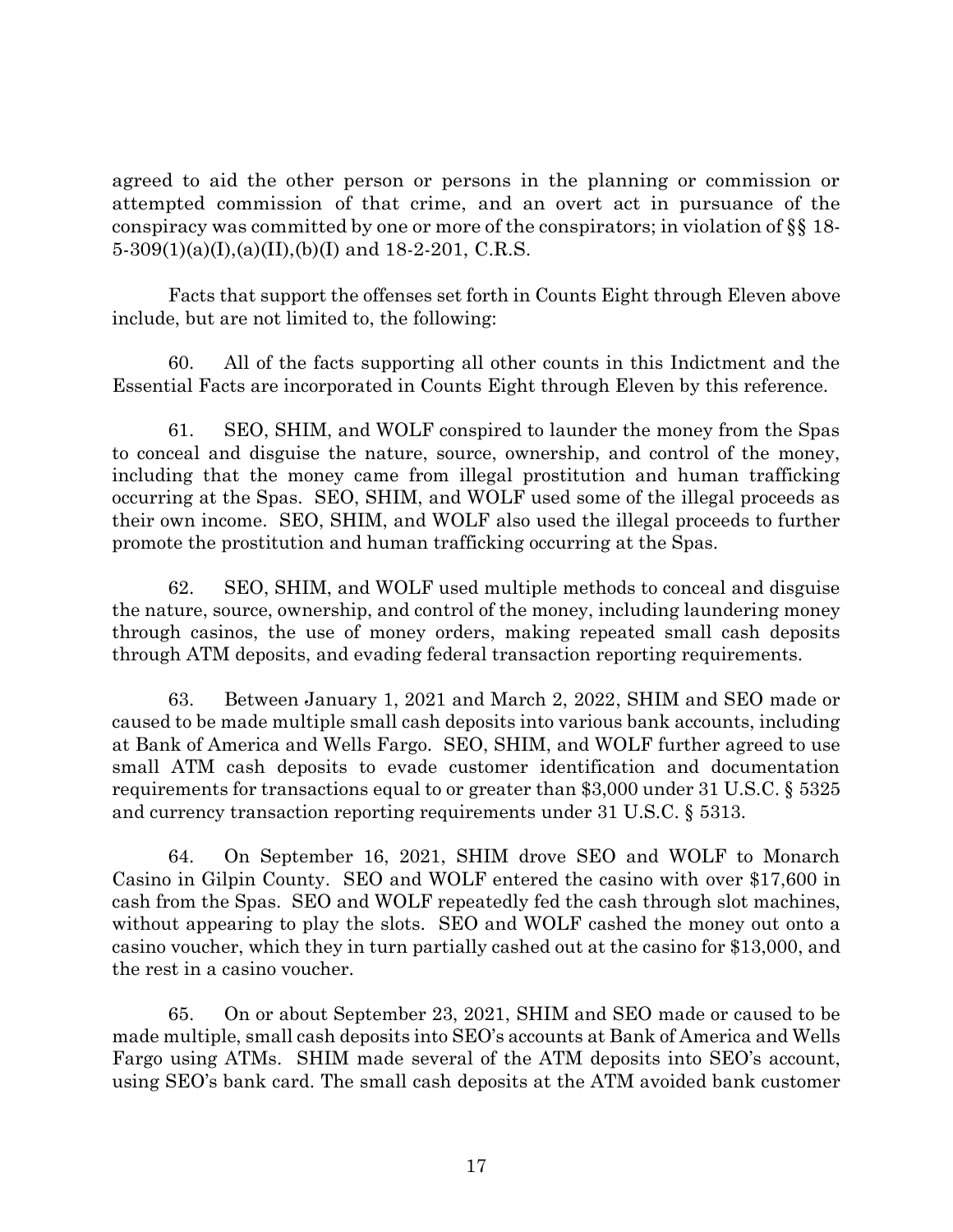identification requirements that would have been triggered if the transaction was processed inside the bank.

66. On or about November 4, 2021, SHIM and SEO made or caused to be made multiple, small cash deposits into SEO's accounts at Bank of America and Wells Fargo using ATMs. SHIM made several of the ATM deposits into SEO's account, using SEO's bank card. The small cash deposits at the ATM avoided bank customer identification requirements if the transaction was processed inside the bank.

67. Between January 1, 2021 and March 2, 2022, SEO, SHIM, and WOLF used money from the Spas to purchase supplies for the Spas, pay rent at the Spa locations, and pay utility bills for the Spa locations. SEO, SHIM, and WOLF often used cash at the Spas to purchase money orders, which were then used to pay bills and rent to further promote the Spas.

# **COUNT TWELVE Keeping a Place of Prostitution (M2) (Jewel Spa)**  $§$  18-7-204(1)(a), C.R.S

On or about and between January 1, 2021 through March 2, 2022, in the State of Colorado, **HYE KYEUNG SEO, SANG HYON SHIM, and SEON HEE WOLF,**  while having or exercising control over the use of a place, namely Jewel Spa, which offered seclusion or shelter for the practice of prostitution, unlawfully and knowingly granted or permitted the use of such place for the purpose of prostitution; in violation of  $\S$  18-7-204(1)(a), C.R.S.

# **COUNT THIRTEEN Pandering (M3) (Jewel Spa)**  $§$  18-7-203(1)(b), C.R.S

On or about and between January 1, 2021 through March 2, 2022, in the State of Colorado, **HYE KYEUNG SEO, SANG HYON SHIM, and SEON HEE WOLF,**  for money or other thing of value, unlawfully arranged or offered to arrange a situation in which a person could practice prostitution; in violation of  $\S 18-7-203(1)(b)$ , C.R.S.

# **COUNT FOURTEEN Keeping a Place of Prostitution (M2) (Pine Therapy)**  $§ 18-7-204(1)(a), C.R.S$

On or about and between February 4, 2021 through March 2, 2022, in the State of Colorado, **HYE KYEUNG SEO, SANG HYON SHIM, and SEON HEE WOLF,**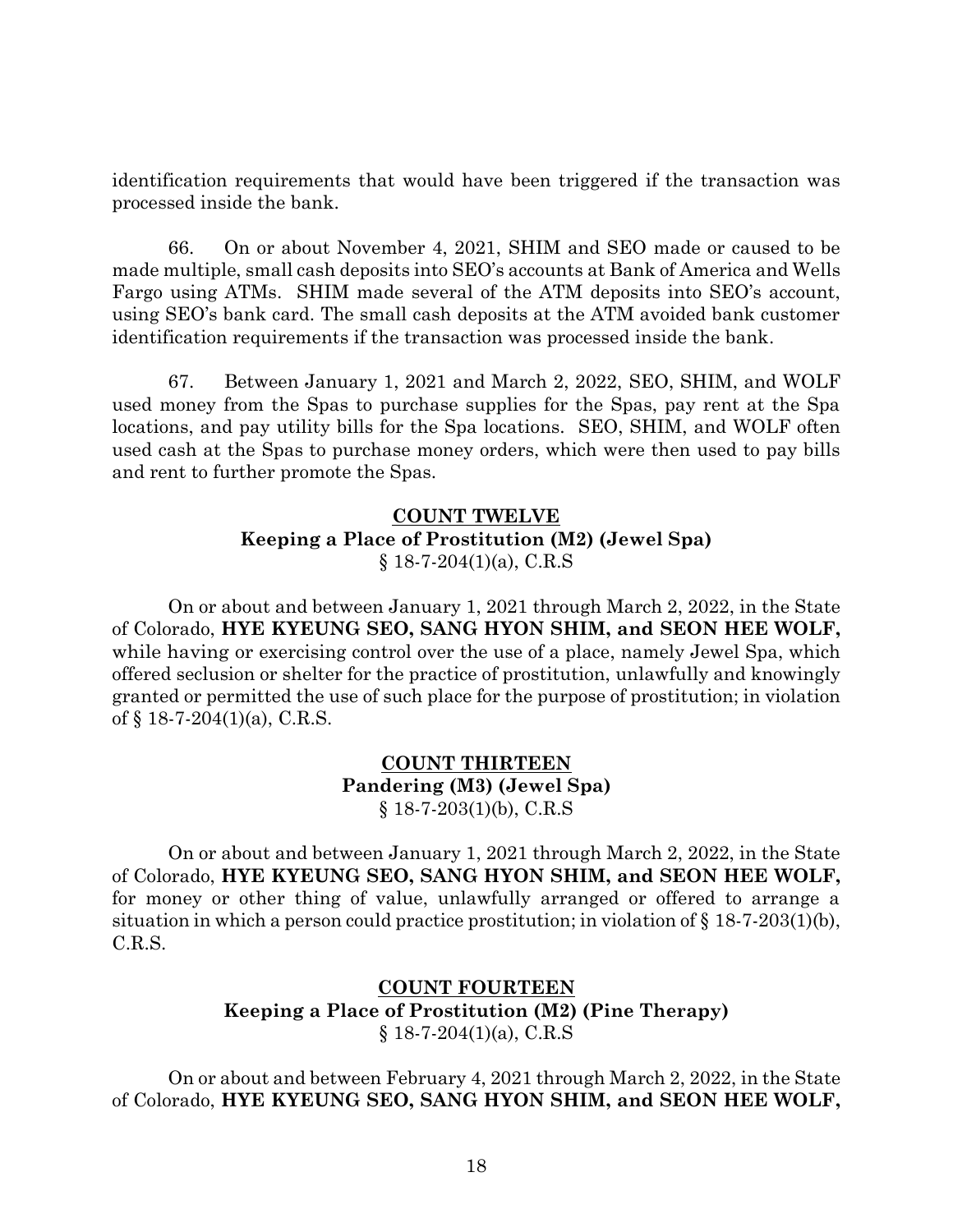while having or exercising control over the use of a place, namely Pine Therapy, which offered seclusion or shelter for the practice of prostitution, unlawfully and knowingly granted or permitted the use of such place for the purpose of prostitution; in violation of § 18-7-204(1)(a), C.R.S.

#### **COUNT FIFTEEN Pandering (M3) (Pine Therapy)**  $§$  18-7-203(1)(b), C.R.S

On or about and between February 4, 2021 through March 2, 2022, in the State of Colorado, **HYE KYEUNG SEO, SANG HYON SHIM, and SEON HEE WOLF,**  for money or other thing of value, unlawfully arranged or offered to arrange a situation in which a person could practice prostitution; in violation of  $\S 18-7-203(1)(b)$ , C.R.S.

# **COUNT SIXTEEN Keeping a Place of Prostitution (M2) (ABC Spa)**  $§$  18-7-204(1)(a), C.R.S

On or about and between May 19, 2021 through March 2, 2022, in the State of Colorado, **HYE KYEUNG SEO, SANG HYON SHIM, and SEON HEE WOLF,**  while having or exercising control over the use of a place, namely ABC Spa, which offered seclusion or shelter for the practice of prostitution, unlawfully and knowingly granted or permitted the use of such place for the purpose of prostitution; in violation of  $\S$  18-7-204(1)(a), C.R.S.

## **COUNT SEVENTEEN Pandering (M3) (ABC Spa)**  $§$  18-7-203(1)(b), C.R.S

On or about and between May 19, 2021 through March 2, 2022, in the State of Colorado, **HYE KYEUNG SEO, SANG HYON SHIM, and SEON HEE WOLF,** for money or other thing of value, unlawfully arranged or offered to arrange a situation in which a person could practice prostitution; in violation of  $\S 18-7-203(1)(b)$ , C.R.S.

# **COUNT EIGHTEEN Keeping a Place of Prostitution (M2) (A Spa)**  $§$  18-7-204(1)(a), C.R.S

On or about and between February 3, 2021 through March 2, 2022, in the State of Colorado, **HYE KYEUNG SEO, SANG HYON SHIM, and SEON HEE WOLF,**  while having or exercising control over the use of a place, namely A Spa, which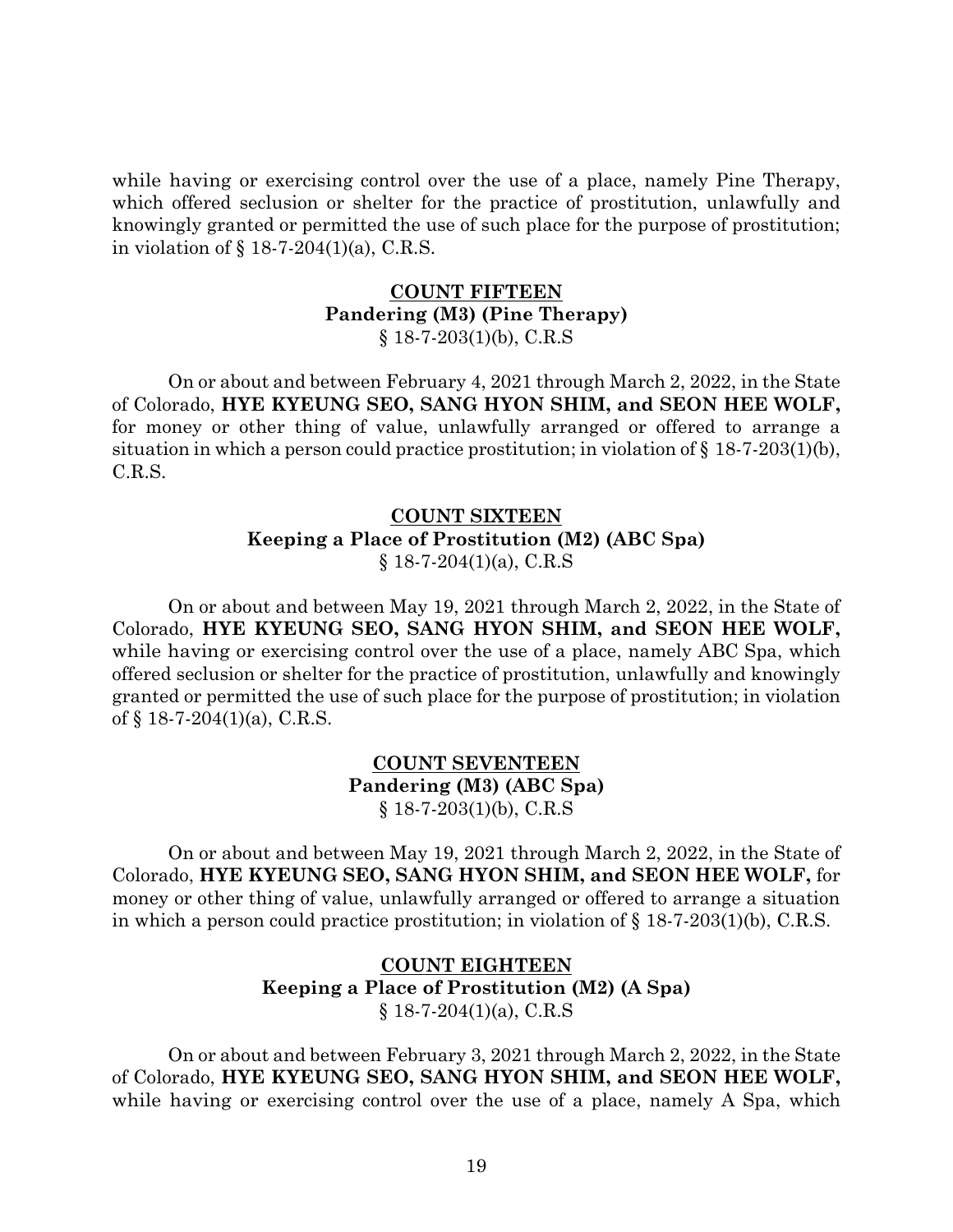offered seclusion or shelter for the practice of prostitution, unlawfully and knowingly granted or permitted the use of such place for the purpose of prostitution; in violation of § 18-7-204(1)(a), C.R.S.

#### **COUNT NINETEEN Pandering (M3) (A Spa)**  $§$  18-7-203(1)(b), C.R.S

On or about and between February 3, 2021 through March 2, 2022, in the State of Colorado, **HYE KYEUNG SEO, SANG HYON SHIM, and SEON HEE WOLF,**  for money or other thing of value, unlawfully arranged or offered to arrange a situation in which a person could practice prostitution; in violation of  $\S 18-7-203(1)(b)$ , C.R.S.

Facts that support the offenses set forth in Counts Twelve through Nineteen above include, but are not limited to, the following:

68. All of the facts supporting all other counts in this Indictment and the Essential Facts are incorporated in Counts Twelve through Nineteen by this reference.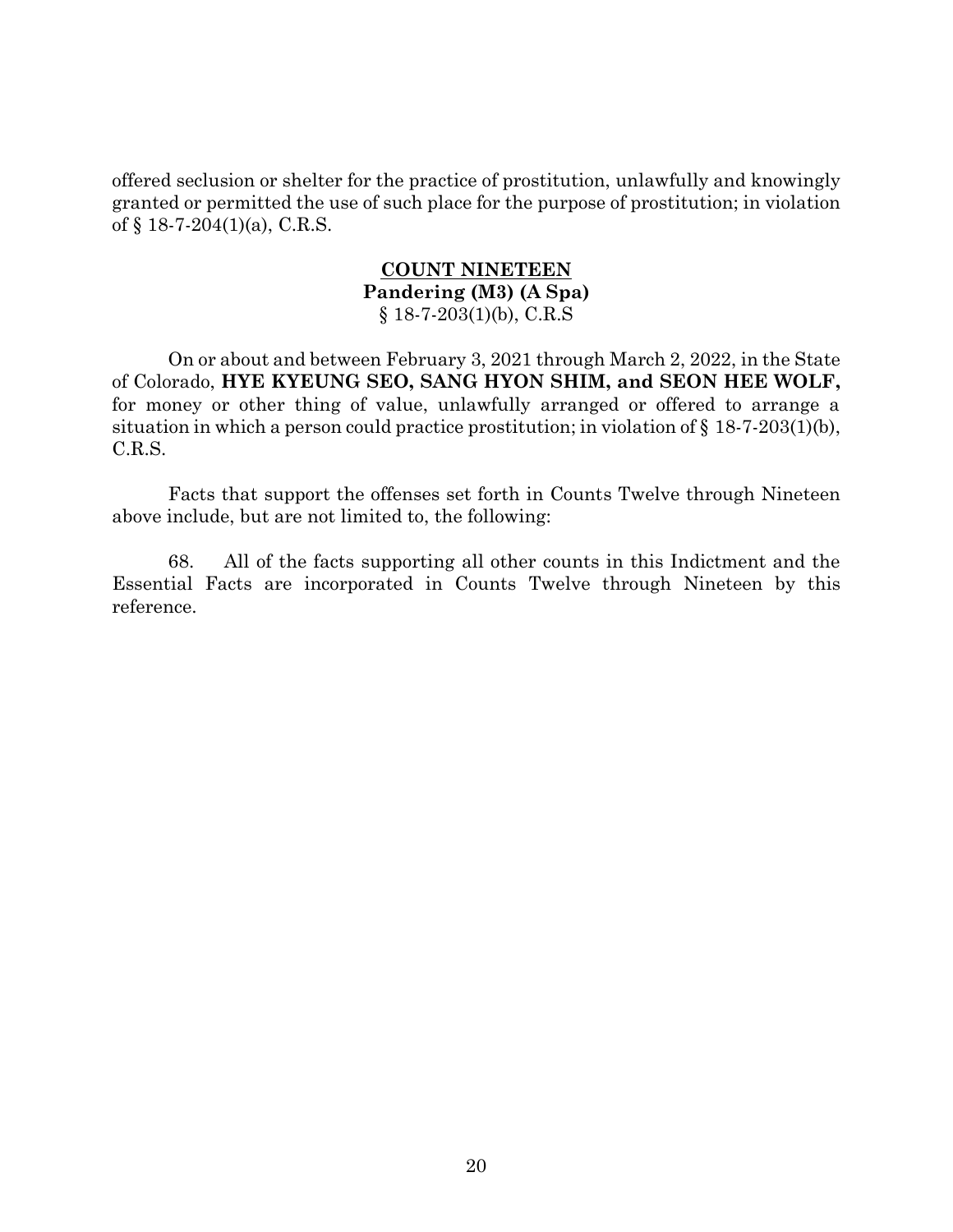PHILIP J. WEISER Attorney General

RYAN LIPES, #53514 Assistant Attorney General Special Prosecutions Unit Criminal Justice Section

Subscribed to before me in the City and County of Denver, State of Colorado, this  $\frac{1}{2}$ day of April, 2022.

Notary Public

My commission expires: